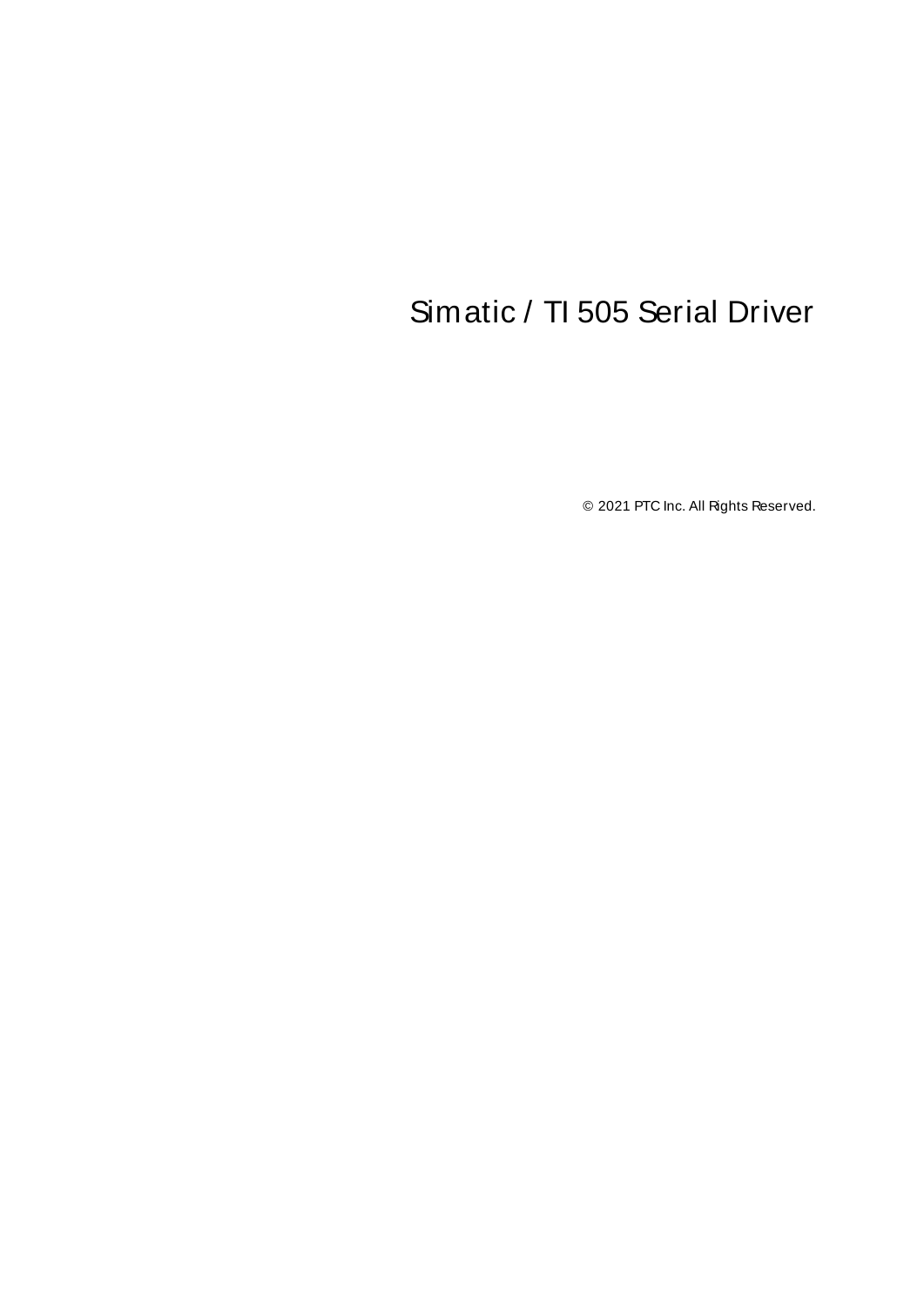# <span id="page-1-0"></span>Table of Contents

| Data Types Description manufacture and the control of the USA of the USA of the USA of the USA of the USA of t |
|----------------------------------------------------------------------------------------------------------------|
|                                                                                                                |
|                                                                                                                |
|                                                                                                                |
|                                                                                                                |
|                                                                                                                |
|                                                                                                                |
|                                                                                                                |
| Address' <address>' is out of range for the specified device or register  30</address>                         |
|                                                                                                                |
|                                                                                                                |
|                                                                                                                |
| Array support is not available for the specified address: ' <address>' 31</address>                            |
|                                                                                                                |
|                                                                                                                |
|                                                                                                                |
|                                                                                                                |
|                                                                                                                |
|                                                                                                                |
|                                                                                                                |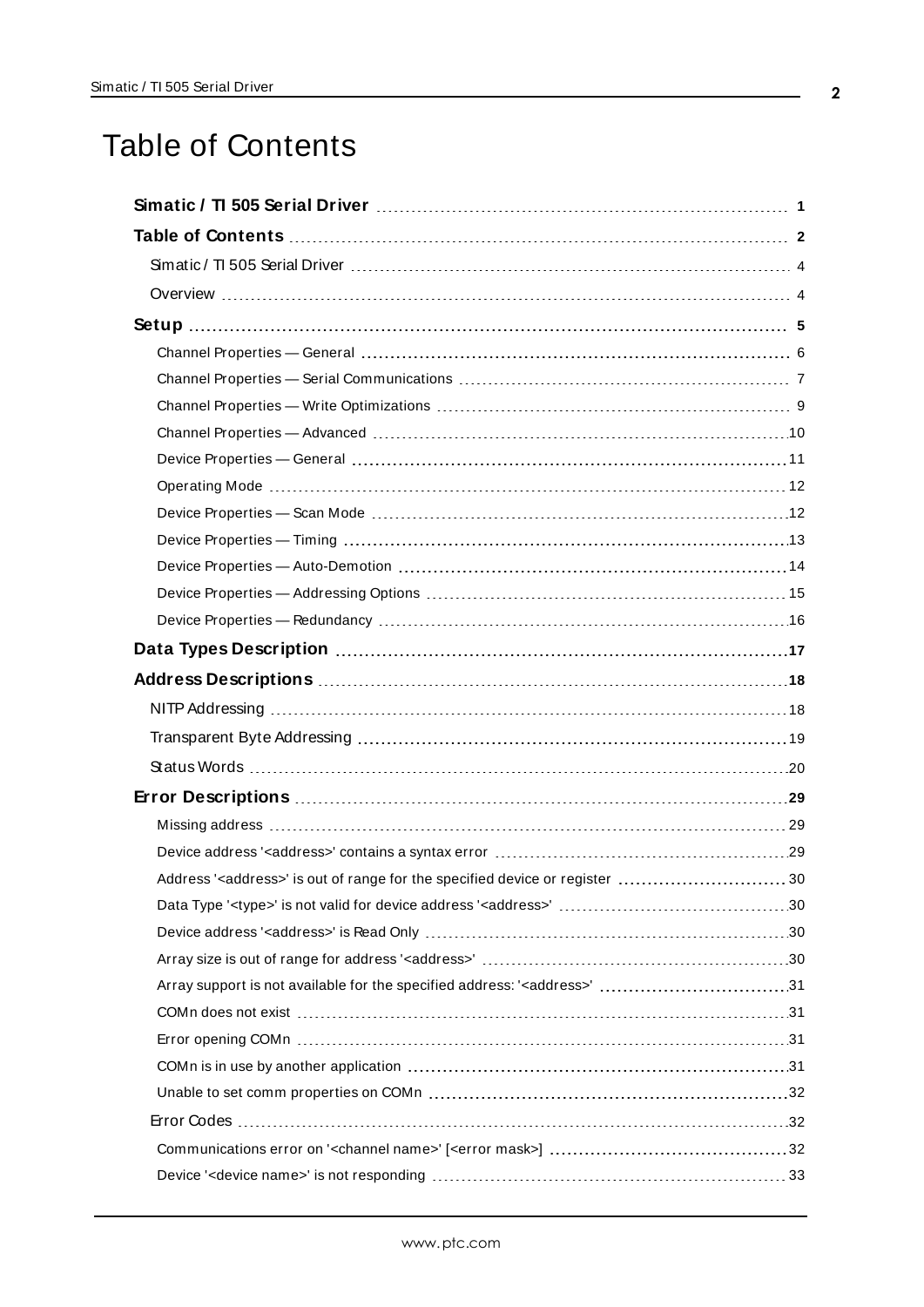| Bad address in block [ <start address=""> to <end address="">] on device '<device name="">' 34</device></end></start>  |  |
|------------------------------------------------------------------------------------------------------------------------|--|
| Unable to read block starting at <address> for device <device name="">: Error code <code> 34</code></device></address> |  |
| Unable to write tag <address> for device <device name="">: Error code <code> 34</code></device></address>              |  |
|                                                                                                                        |  |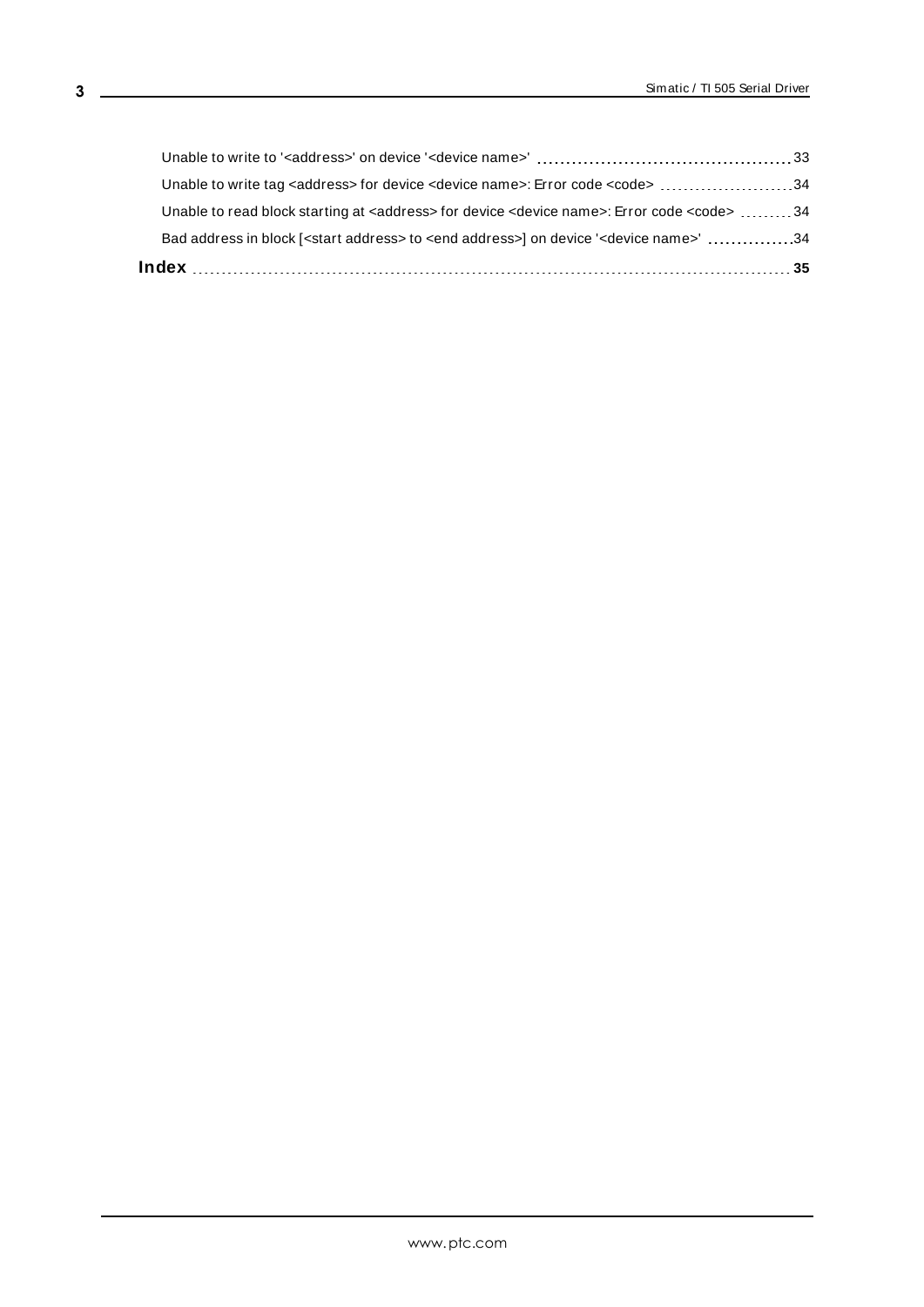#### <span id="page-3-0"></span>**Simatic / TI 505 Serial Driver**

Help version 1.028

#### **CONTENTS**

**[Overview](#page-3-1)** What is the Simatic / TI 505 Serial Driver?

**[Setup](#page-4-0)** How do I configure a device for use with this driver?

#### **Data Types [Description](#page-16-0)**

What data types does this driver support?

#### **Address [Descriptions](#page-17-0)**

How do I address a data location on a TI 500/505 device?

#### **Error [Descriptions](#page-28-0)**

<span id="page-3-1"></span>What error messages does the Simatic / TI 505 Serial Driver produce?

#### **Overview**

The Simatic / TI 505 Serial Driver provides a reliable way to connect Simatic/TI 505 serial devices to OPC dlient applications; including HMI, SCADA, Historian, MES, ERP, and countless custom applications.

The driver is a serial driver intended for use with TI 500/505 PLCs using the programming port of the processor. The driver supports two protocols, Non-Intelligent Terminal Protocol (NITP) and Transparent Byte (TB). Both protocols are point-to-point only, meaning only one processor can be connected at a time.

All TI 500/505 processors support the NITP protocol. The NITP protocol is an ASCII protocol. Most processors also support the TB protocol, which is a binary protocol and faster. Processors do not have to be configured to use one protocol or another. Processors that do not support the TB protocol will ignore TB requests.

The protocol selection is made when configuring a device. If NITP is selected, the parity setting for the COM port must be odd and the number of data bits 7. If TB is selected the parity must be none and the number of data bits 8. The baud rate should match the setting in the PLC. RTS\_ALWAYSflow control must be selected for either protocol.

An RS232 cable with a null modem is used to connect the PC to the processor. This is the same cable that is used with the TISOFT programming software.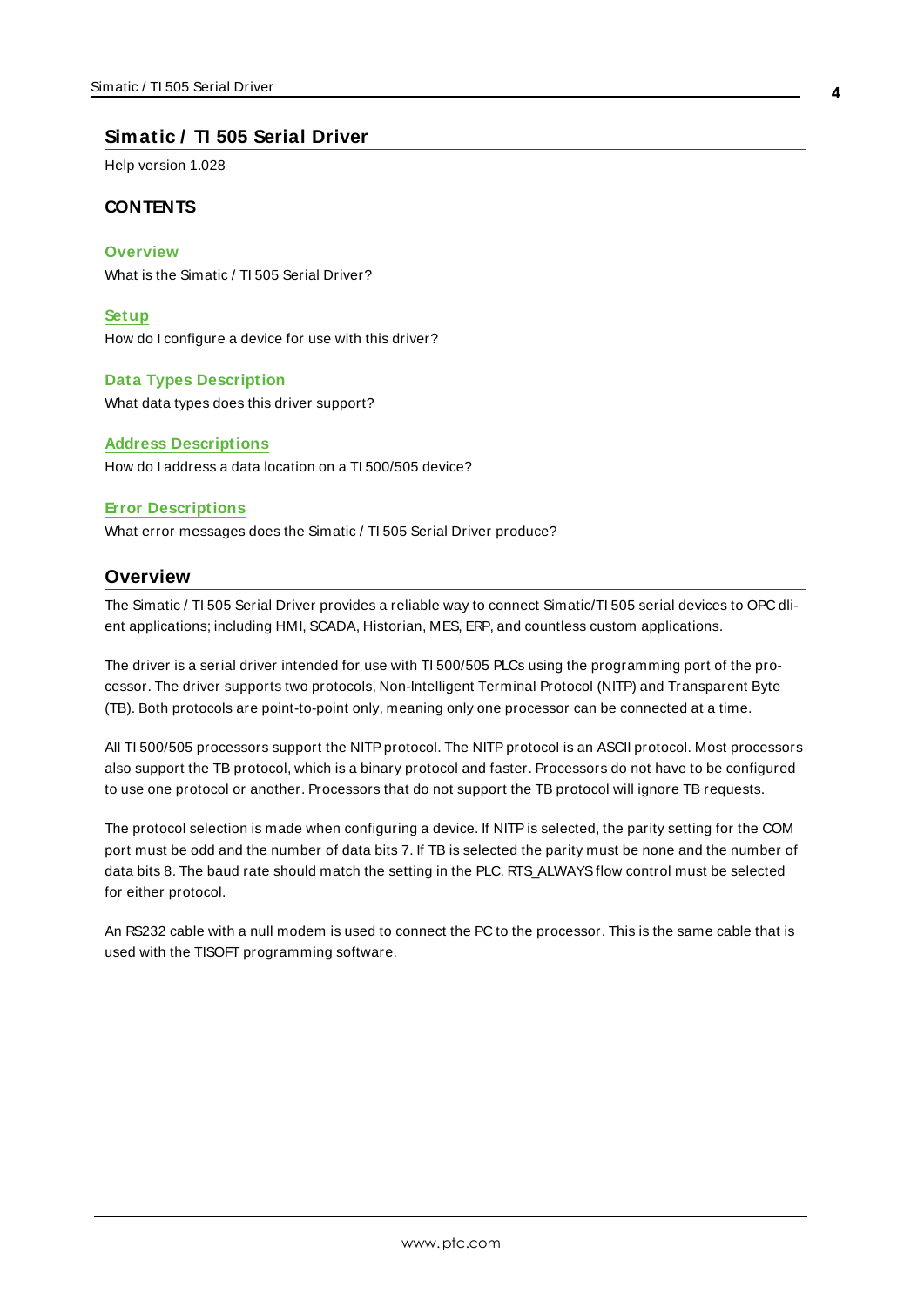#### <span id="page-4-0"></span>**Setup**

**5**

#### **Supported Devices**

TI Series 500/505 processors: 520, 525, 535, 545, 555, 565, and 575.

#### **Communication Protocol**

Non-Intelligent Terminal Protocol (NITP) Transparent Byte protocol (TB)

#### **Supported Communication Properties\***

Baud Rate: 300, 600, 1200, 2400, 9600, 19200, or 38400 Stop Bits: 1 Parity: Odd for NITP, None for TB Data Bits: 7 for NITP, 8 for TB

\* Not all devices support the listed configurations.

#### **Channel and Device Limits**

The maximum number of channels supported by this driver is 100. The maximum number of devices supported by this driver is 31 per channel.

#### <span id="page-4-1"></span>**Ethernet Encapsulation**

This driver supports Ethernet Encapsulation, which allows the driver to communicate with serial devices attached to an Ethernet network using a terminal server or device server. Ethernet Encapsulation mode is invoked by selecting it from the COM ID property group on the Channel Properties. More help on Ethernet Encapsulation can be found in the main OPC Server help file. When used directly with a serial port, this driver supports only a single connection to a single controller per serial port. When operating in the Ethernet Encapsulation mode, the driver supports up to 31 controllers per channel. In this mode, a single controller can be paired with a terminal server/device server to form a single node.

#### **Flow Control**

When using an RS232 / RS485 converter, the type of flow control that is required will depend upon the needs of the converter. Some converters do not require any flow control and others will require RTSflow. Consult the converter's documentation to determine its flow requirements. We recommend using an RS485 converted that provides automatic flow control.

**Note**: When using the manufacturer's supplied communications cable, it is sometimes necessary to choose a flow control property of **RTS**or **RTS Always** under **Channel [Properties](#page-6-0) — Serial Com[munication](#page-6-0)**. For the Simatic/TI 505 Serial select RTS\_ALWAYSfor either protocol.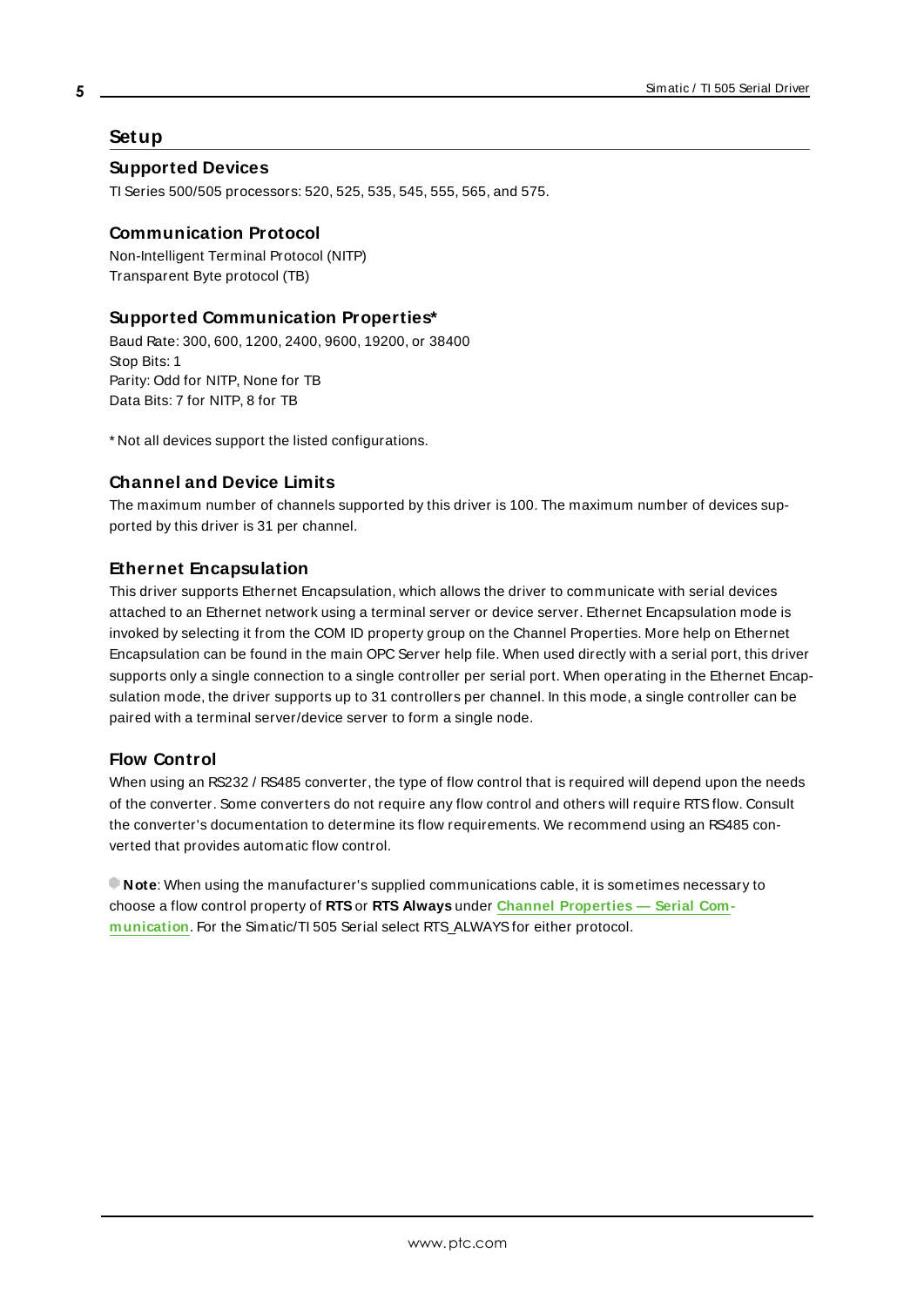#### <span id="page-5-0"></span>**Channel Properties — General**

This server supports the use of multiple simultaneous communications drivers. Each protocol or driver used in a server project is called a channel. A server project may consist of many channels with the same communications driver or with unique communications drivers. A channel acts as the basic building block of an OPC link. This group is used to specify general channel properties, such as the identification attributes and operating mode.

| <b>Property Groups</b>          | <b>Identification</b><br>$\overline{ }$ |                |
|---------------------------------|-----------------------------------------|----------------|
| General                         | Name                                    |                |
|                                 | Description                             |                |
| Write Optimizations<br>Advanced | Driver                                  |                |
|                                 | $\Box$ Diagnostics                      |                |
|                                 | <b>Diagnostics Capture</b>              | <b>Disable</b> |

#### **Identification**

**Name**: Specify the user-defined identity of this channel. In each server project, each channel name must be unique. Although names can be up to 256 characters, some client applications have a limited display window when browsing the OPC server's tag space. The channel name is part of the OPC browser information. The property is required for creating a channel.

For information on reserved characters, refer to "How To... Properly Name a Channel, Device, Tag, and Tag Group" in the server help.

**Description**: Specify user-defined information about this channel.

Many of these properties, including Description, have an associated system tag.

**Driver**: Specify the protocol / driver for this channel. This property specifies the device driver that was selected during channel creation. It is a disabled setting in the channel properties. The property is required for creating a channel.

**Note**: With the server's online full-time operation, these properties can be changed at any time. This includes changing the channel name to prevent clients from registering data with the server. If a client has already acquired an item from the server before the channel name is changed, the items are unaffected. If, after the channel name has been changed, the client application releases the item and attempts to reacquire using the old channel name, the item is not accepted. Changes to the properties should not be made once a large client application has been developed. Utilize proper user role and privilege management to prevent operators from changing properties or accessing server features.

#### **Diagnostics**

**Diagnostics Capture**: When enabled, this option makes the channel's diagnostic information available to OPC applications allows the usage of statistics tags that provide feedback to client applications regarding the operation of the channel. Because the server's diagnostic features require a minimal amount of overhead processing, it is recommended that they be utilized when needed and disabled when not. The default is disabled.

**Note:** This property is not available if the driver does not support diagnostics.

**• For more information, refer to "Communication Diagnostics" and "Statistics Tags" in the server help.**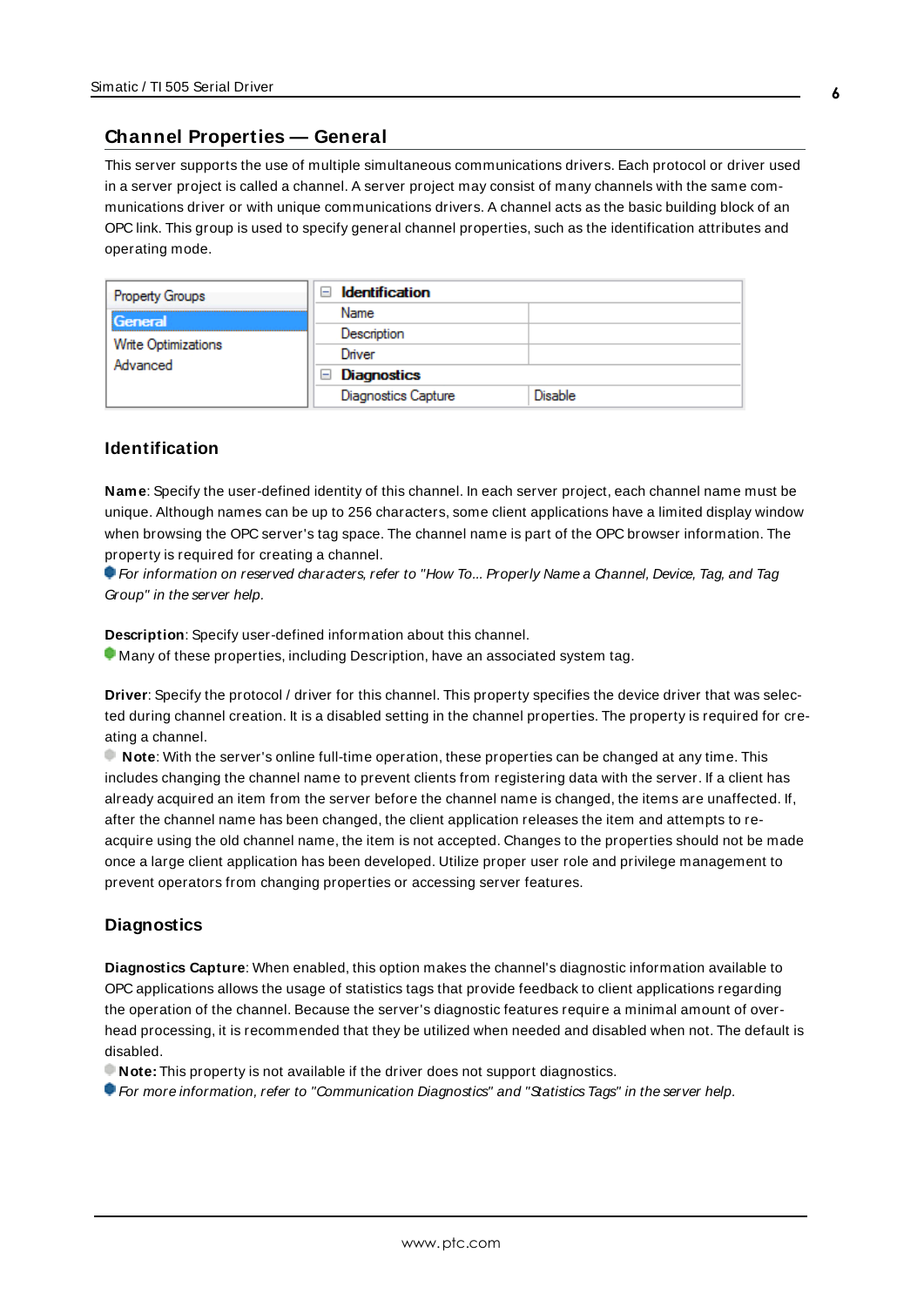### <span id="page-6-0"></span>**Channel Properties — Serial Communications**

Serial communication properties are available to serial drivers and vary depending on the driver, connection type, and options selected. Below is a superset of the possible properties. Click to jump to one of the sections: **[Connection](#page-6-1) Type**, **Serial Port [Settings](#page-6-2)** or **[Ethernet](#page-7-0) Settings**, and **[Operational](#page-7-1) Behavior**.

**Note**: With the server's online full-time operation, these properties can be changed at any time. Utilize proper user role and privilege management to prevent operators from changing properties or accessing server features.

| Property Groups              | □ Connection Type                  |                   |
|------------------------------|------------------------------------|-------------------|
| General                      | Physical Medium                    | <b>COM Port</b>   |
| <b>Serial Communications</b> | <b>Serial Port Settings</b><br>$=$ |                   |
| Write Optimizations          | COM ID                             | 39                |
| Advanced                     | <b>Baud Rate</b>                   | 19200             |
|                              | Data Bits                          | 8                 |
|                              | Parity                             | None              |
|                              | Stop Bits                          |                   |
|                              | <b>Flow Control</b>                | <b>RTS Always</b> |
|                              | □ Operational Behavior             |                   |
|                              | Report Communication Errors        | Enable            |
|                              | Close Idle Connection              | <b>Enable</b>     |
|                              | Idle Time to Close (s)             | 15                |

### <span id="page-6-1"></span>**Connection Type**

**Physical Medium**: Choose the type of hardware device for data communications. Options include COM Port, None, Modem, and Ethernet Encapsulation. The default is COM Port.

- <sup>l</sup> **None**: Select None to indicate there is no physical connection, which displays the **[Operation](#page-8-1) with no [Communications](#page-8-1)** section.
- <sup>l</sup> **COM Port**: Select Com Port to display and configure the **Serial Port [Settings](#page-6-2)** section.
- **Modem**: Select Modem if phone lines are used for communications, which are configured in the **Modem [Settings](#page-8-2)** section.
- **Ethernet Encap.**: Select if Ethernet Encapsulation is used for communications, which displays the **[Ethernet](#page-7-0) Settings** section.
- **Shared**: Verify the connection is correctly identified as sharing the current configuration with another channel. This is a read-only property.

#### <span id="page-6-2"></span>**Serial Port Settings**

**COM ID**: Specify the Communications ID to be used when communicating with devices assigned to the channel. The valid range is 1 to 9991 to 16. The default is 1.

**Baud Rate**: Specify the baud rate to be used to configure the selected communications port.

**Data Bits**: Specify the number of data bits per data word. Options include 5, 6, 7, or 8.

**Parity**: Specify the type of parity for the data. Options include Odd, Even, or None.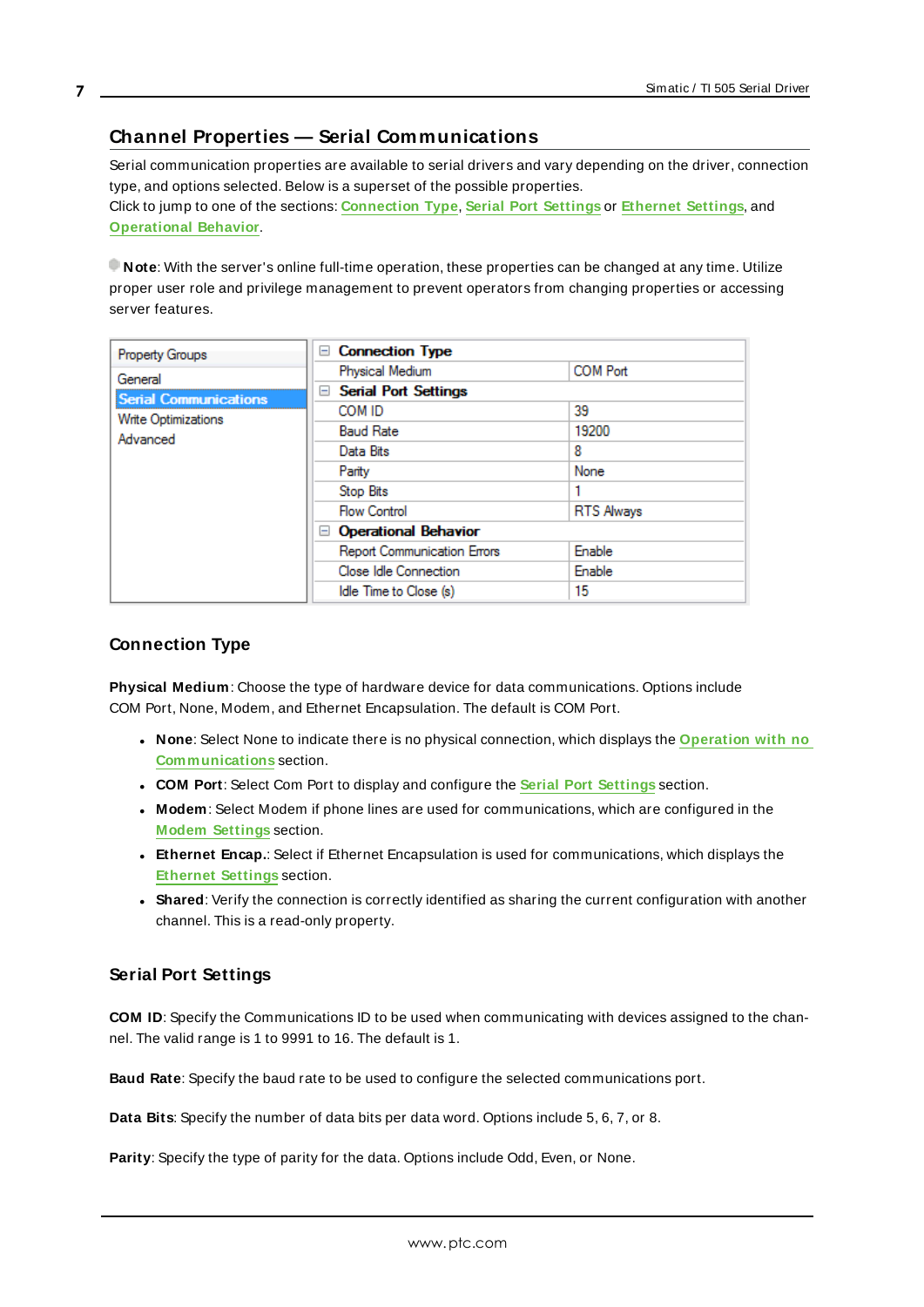**Stop Bits**: Specify the number of stop bits per data word. Options include 1 or 2.

**Flow Control**: Select how the RTSand DTRcontrol lines are utilized. Flow control is required to communicate with some serial devices. Options are:

- **None:** This option does not toggle or assert control lines.
- **DTR:** This option asserts the DTR line when the communications port is opened and remains on.
- **RTS:** This option specifies that the RTS line is high if bytes are available for transmission. After all buffered bytes have been sent, the RTSline is low. This is normally used with RS232/RS485 converter hardware.
- **RTS, DTR:** This option is a combination of DTR and RTS.
- <sup>l</sup> **RTS Always**: This option asserts the RTSline when the communication port is opened and remains on.
- <sup>l</sup> **RTS Manual**: This option asserts the RTSline based on the timing properties entered for RTSLine Control. It is only available when the driver supports manual RTSline control (or when the properties are shared and at least one of the channels belongs to a driver that provides this support). RTS Manual adds an **RTS Line Control** property with options as follows:
	- **Raise**: This property specifies the amount of time that the RTS line is raised prior to data transmission. The valid range is 0 to 9999 milliseconds. The default is 10 milliseconds.
	- **Drop**: This property specifies the amount of time that the RTS line remains high after data transmission. The valid range is 0 to 9999 milliseconds. The default is 10 milliseconds.
	- **Poll Delay**: This property specifies the amount of time that polling for communications is delayed. The valid range is 0 to 9999. The default is 10 milliseconds.

**Tip**: When using two-wire RS-485, "echoes" may occur on the communication lines. Since this communication does not support echo suppression, it is recommended that echoes be disabled or a RS-485 converter be used.

#### <span id="page-7-1"></span>**Operational Behavior**

- <sup>l</sup> **Report Communication Errors**: Enable or disable reporting of low-level communications errors. When enabled, low-level errors are posted to the Event Log as they occur. When disabled, these same errors are not posted even though normal request failures are. The default is Enable.
- <sup>l</sup> **Close Idle Connection**: Choose to close the connection when there are no longer any tags being referenced by a client on the channel. The default is Enable.
- **.** Idle Time to Close: Specify the amount of time that the server waits once all tags have been removed before closing the COM port. The default is 15 seconds.

#### <span id="page-7-0"></span>**Ethernet Settings**

**Note**: Not all serial drivers support Ethernet Encapsulation. If this group does not appear, the functionality is not supported.

Ethernet Encapsulation provides communication with serial devices connected to terminal servers on the Ethernet network. A terminal server is essentially a virtual serial port that converts TCP/IP messages on the Ethernet network to serial data. Once the message has been converted, users can connect standard devices that support serial communications to the terminal server. The terminal server's serial port must be properly configured to match the requirements of the serial device to which it is attached. For more information, refer to "Using Ethernet Encapsulation" in the server help.

<sup>l</sup> **Network Adapter**: Indicate a network adapter to bind for Ethernet devices in this channel. Choose a network adapter to bind to or allow the OSto select the default.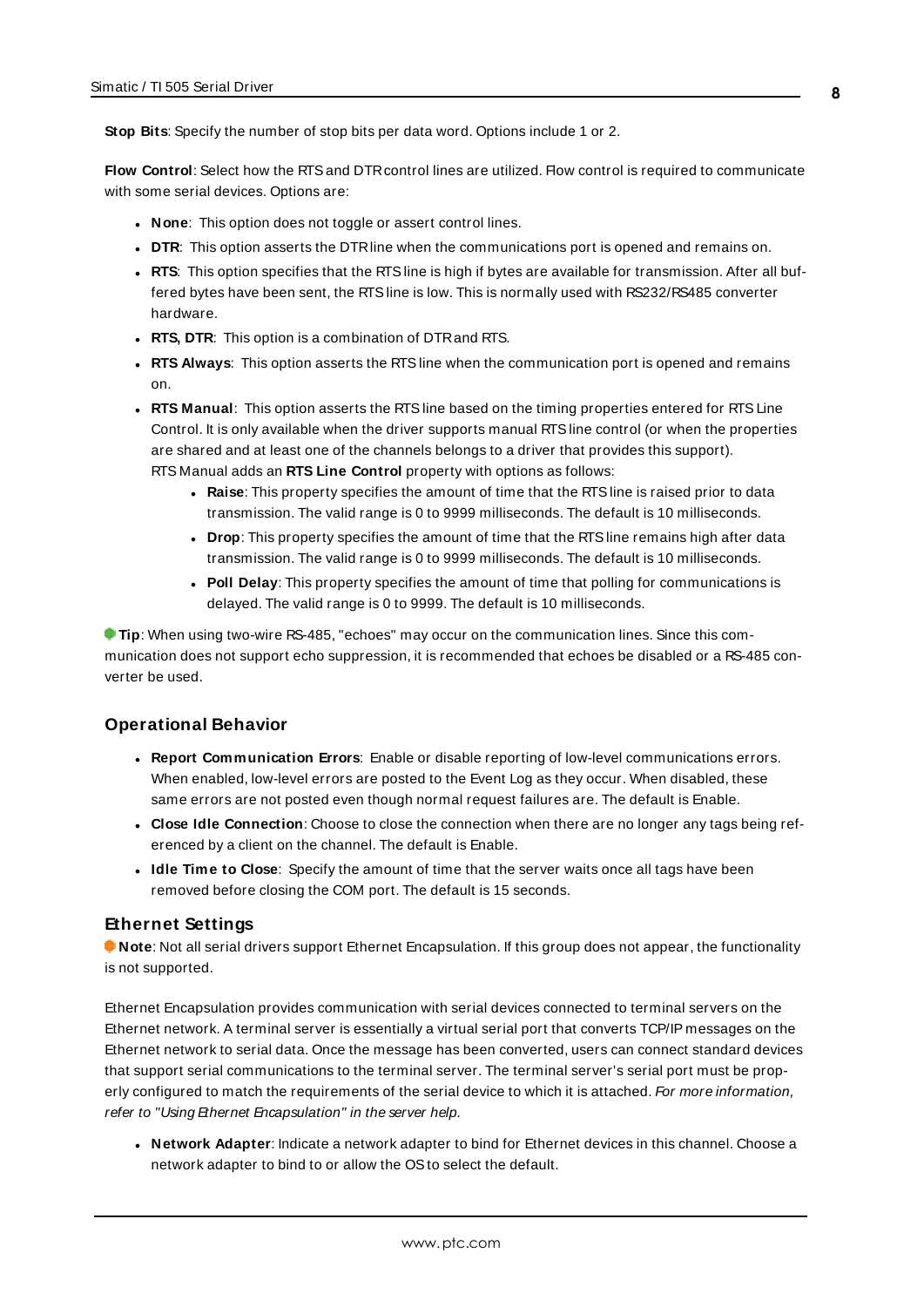Specific drivers may display additional Ethernet Encapsulation properties. For more information, refer to **Channel Properties — Ethernet Encapsulation**.

#### <span id="page-8-2"></span>**Modem Settings**

- **Modem**: Specify the installed modem to be used for communications.
- **Connect Timeout**: Specify the amount of time to wait for connections to be established before failing a read or write. The default is 60 seconds.
- <sup>l</sup> **Modem Properties**: Configure the modem hardware. When clicked, it opens vendor-specific modem properties.
- **Auto-Dial**: Enables the automatic dialing of entries in the Phonebook. The default is Disable. For more information, refer to "Modem Auto-Dial" in the server help.
- <sup>l</sup> **Report Communication Errors**: Enable or disable reporting of low-level communications errors. When enabled, low-level errors are posted to the Event Log as they occur. When disabled, these same errors are not posted even though normal request failures are. The default is Enable.
- **Close Idle Connection**: Choose to close the modem connection when there are no longer any tags being referenced by a client on the channel. The default is Enable.
- <sup>l</sup> **Idle Time to Close**: Specify the amount of time that the server waits once all tags have been removed before closing the modem connection. The default is 15 seconds.

#### <span id="page-8-1"></span>**Operation with no Communications**

**Read Processing**: Select the action to be taken when an explicit device read is requested. Options include Ignore and Fail. Ignore does nothing; Fail provides the client with an update that indicates failure. The default setting is Ignore.

#### <span id="page-8-0"></span>**Channel Properties — Write Optimizations**

The server must ensure that the data written from the client application gets to the device on time. Given this goal, the server provides optimization properties to meet specific needs or improve application responsiveness.

| <b>Property Groups</b>     | $\Box$ Write Optimizations |                                      |
|----------------------------|----------------------------|--------------------------------------|
| General                    | Optimization Method        | Write Only Latest Value for All Tags |
|                            | Duty Cycle                 |                                      |
| <b>Write Optimizations</b> |                            |                                      |

#### **Write Optimizations**

**Optimization Method**: Controls how write data is passed to the underlying communications driver. The options are:

- <sup>l</sup> **Write All Values for All Tags**: This option forces the server to attempt to write every value to the controller. In this mode, the server continues to gather write requests and add them to the server's internal write queue. The server processes the write queue and attempts to empty it by writing data to the device as quickly as possible. This mode ensures that everything written from the client applications is sent to the target device. This mode should be selected if the write operation order or the write item's content must uniquely be seen at the target device.
- <sup>l</sup> **Write Only Latest Value for Non-Boolean Tags**: Many consecutive writes to the same value can accumulate in the write queue due to the time required to actually send the data to the device. If the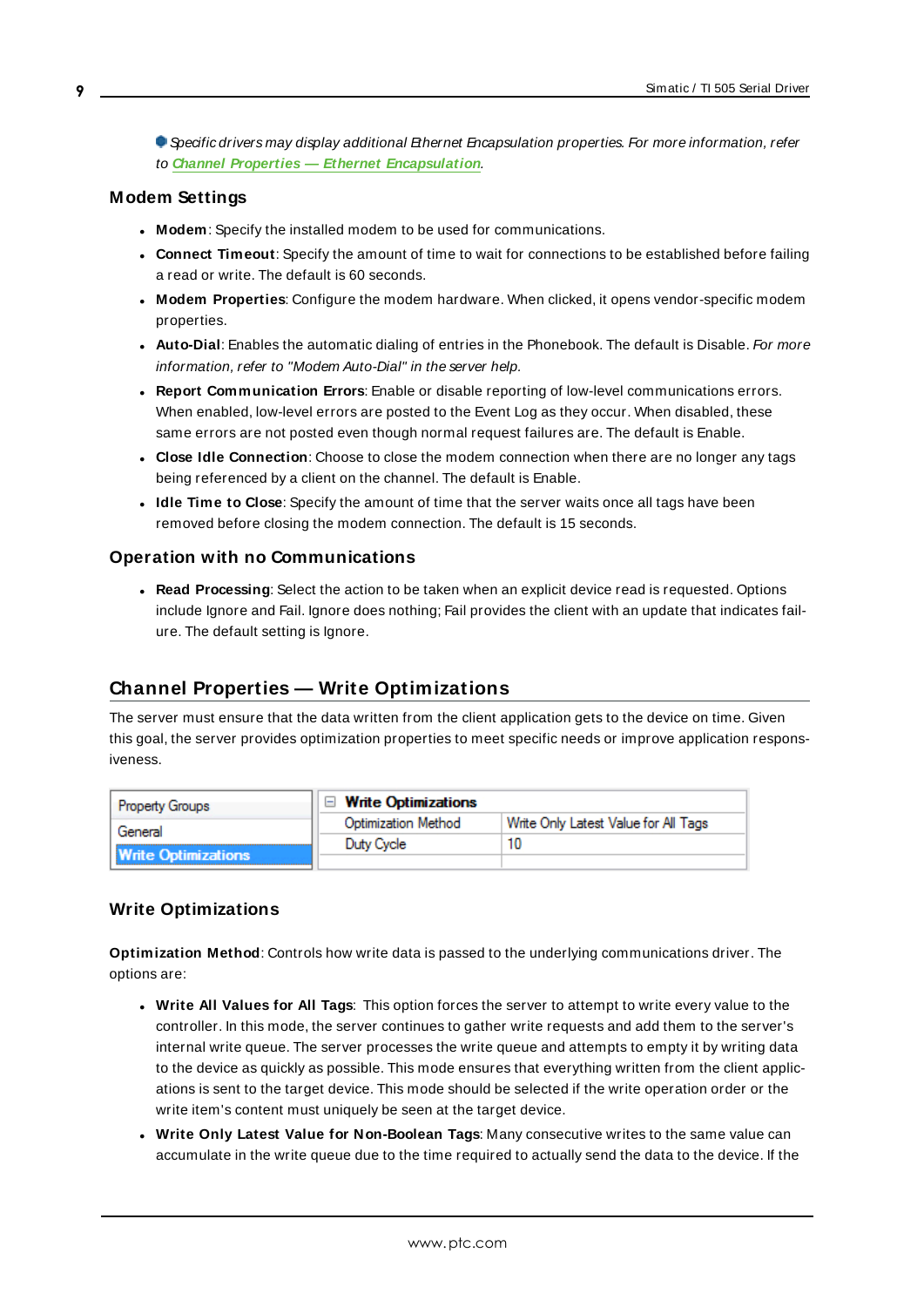server updates a write value that has already been placed in the write queue, far fewer writes are needed to reach the same final output value. In this way, no extra writes accumulate in the server's queue. When the user stops moving the slide switch, the value in the device is at the correct value at virtually the same time. As the mode states, any value that is not a Boolean value is updated in the server's internal write queue and sent to the device at the next possible opportunity. This can greatly improve the application performance.

**Note**: This option does not attempt to optimize writes to Boolean values. It allows users to optimize the operation of HMI data without causing problems with Boolean operations, such as a momentary push button.

**• Write Only Latest Value for All Tags**: This option takes the theory behind the second optimization mode and applies it to all tags. It is especially useful if the application only needs to send the latest value to the device. This mode optimizes all writes by updating the tags currently in the write queue before they are sent. This is the default mode.

**Duty Cycle**: is used to control the ratio of write to read operations. The ratio is always based on one read for every one to ten writes. The duty cycle is set to ten by default, meaning that ten writes occur for each read operation. Although the application is performing a large number of continuous writes, it must be ensured that read data is still given time to process. A setting of one results in one read operation for every write operation. If there are no write operations to perform, reads are processed continuously. This allows optimization for applications with continuous writes versus a more balanced back and forth data flow. **Note**: It is recommended that the application be characterized for compatibility with the write optimization enhancements before being used in a production environment.

### <span id="page-9-0"></span>**Channel Properties — Advanced**

This group is used to specify advanced channel properties. Not all drivers support all properties; so the Advanced group does not appear for those devices.

| <b>Property Groups</b>                        | $\Box$ Non-Normalized Float Handling |                   |
|-----------------------------------------------|--------------------------------------|-------------------|
| General                                       | <b>Floating-Point Values</b>         | Replace with Zero |
| <b>Write Optimizations</b><br><b>Advanced</b> | <b>Inter-Device Delay</b>            |                   |
|                                               | Inter-Device Delay (ms)              |                   |
|                                               |                                      |                   |

**Non-Normalized Float Handling**: A non-normalized value is defined as Infinity, Not-a-Number (NaN), or as a Denormalized Number. The default is Replace with Zero. Drivers that have native float handling may default to Unmodified. Non-normalized float handling allows users to specify how a driver handles non-normalized IEEE-754 floating point data. Descriptions of the options are as follows:

- <sup>l</sup> **Replace with Zero**: This option allows a driver to replace non-normalized IEEE-754 floating point values with zero before being transferred to clients.
- <sup>l</sup> **Unmodified**: This option allows a driver to transfer IEEE-754 denormalized, normalized, non-number, and infinity values to clients without any conversion or changes.

**Note:** This property is not available if the driver does not support floating-point values or if it only supports the option that is displayed. According to the channel's float normalization setting, only real-time driver tags (such as values and arrays) are subject to float normalization. For example, EFM data is not affected by this setting.

For more information on the floating-point values, refer to "How To ... Work with Non-Normalized Floating-Point Values" in the server help.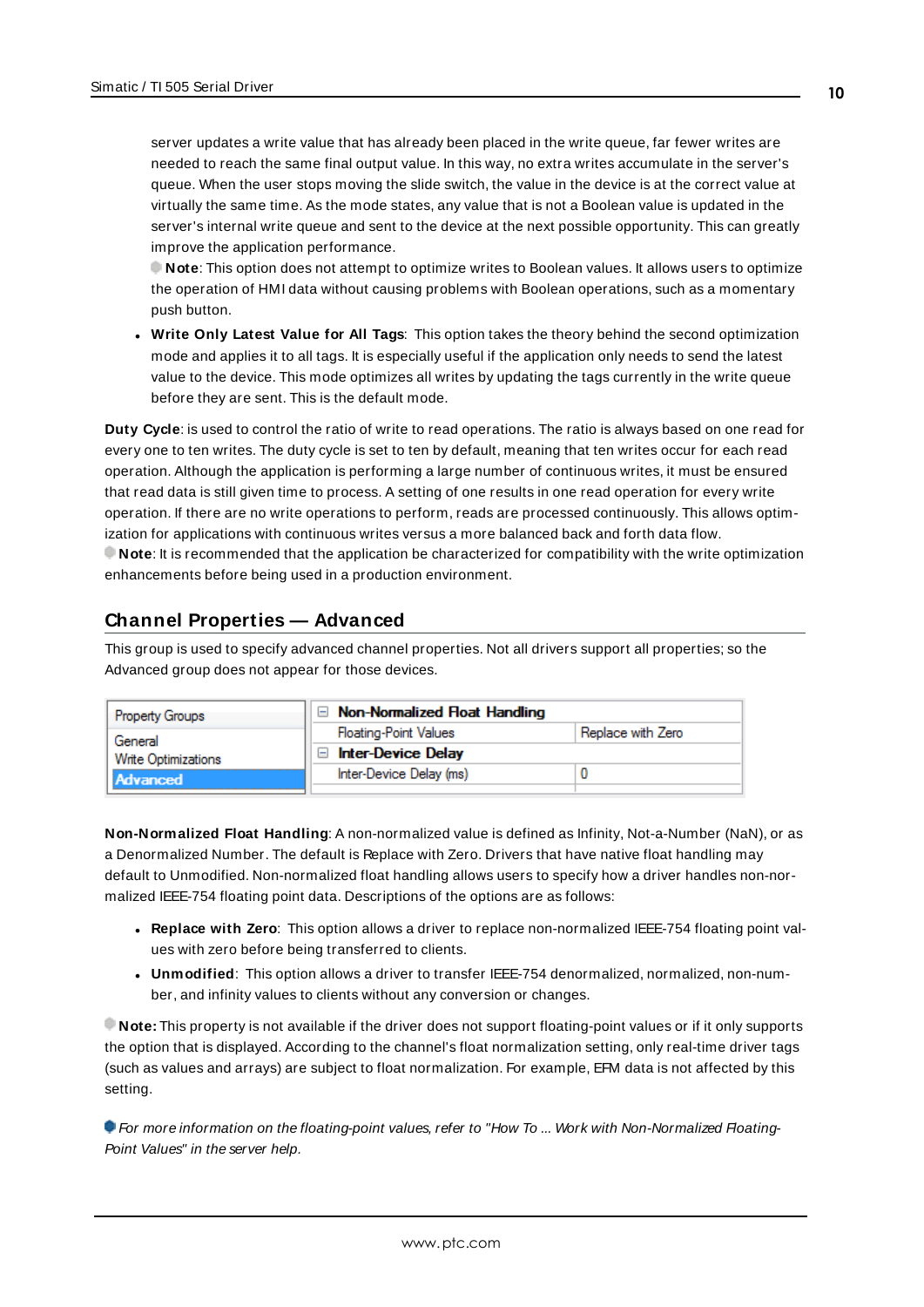**Inter-Device Delay**: Specify the amount of time the communications channel waits to send new requests to the next device after data is received from the current device on the same channel. Zero (0) disables the delay.

<span id="page-10-0"></span>**Note:** This property is not available for all drivers, models, and dependent settings.

### **Device Properties — General**

A device represents a single target on a communications channel. If the driver supports multiple controllers, users must enter a device ID for each controller.

| <b>Property Groups</b> | $\Box$ Identification |         |
|------------------------|-----------------------|---------|
| General                | Name                  |         |
| Scan Mode              | Description           |         |
|                        | Channel Assignment    |         |
|                        | Driver                |         |
|                        | Model                 |         |
|                        | <b>ID</b> Format      | Decimal |
|                        | ID                    |         |

#### <span id="page-10-4"></span>**Identification**

**Name**: Specify the name of the device. It is a logical user-defined name that can be up to 256 characters long and may be used on multiple channels.

**Note**: Although descriptive names are generally a good idea, some OPC client applications may have a limited display window when browsing the OPC server's tag space. The device name and channel name become part of the browse tree information as well. Within an OPC client, the combination of channel name and device name would appear as "ChannelName.DeviceName".

For more information, refer to "How To... Properly Name a Channel, Device, Tag, and Tag Group" in server help.

**Description**: Specify the user-defined information about this device.

<span id="page-10-1"></span> $\bullet$  Many of these properties, including Description, have an associated system tag.

<span id="page-10-2"></span>**Channel Assignment**: Specify the user-defined name of the channel to which this device currently belongs.

<span id="page-10-3"></span>**Driver**: Selected protocol driver for this device.

**Model**: Specify the type of device that is associated with this ID. The contents of the drop-down menu depend on the type of communications driver being used. Models that are not supported by a driver are disabled. If the communications driver supports multiple device models, the model selection can only be changed when there are no client applications connected to the device.

**Note:** If the communication driver supports multiple models, users should try to match the model selection to the physical device. If the device is not represented in the drop-down menu, select a model that conforms closest to the target device. Some drivers support a model selection called "Open," which allows users to communicate without knowing the specific details of the target device. For more information, refer to the driver help documentation.

**ID**: Specify the device's driver-specific station or node. The type of ID entered depends on the communications driver being used. For many communication drivers, the ID is a numeric value. Drivers that support a Numeric ID provide users with the option to enter a numeric value whose format can be changed to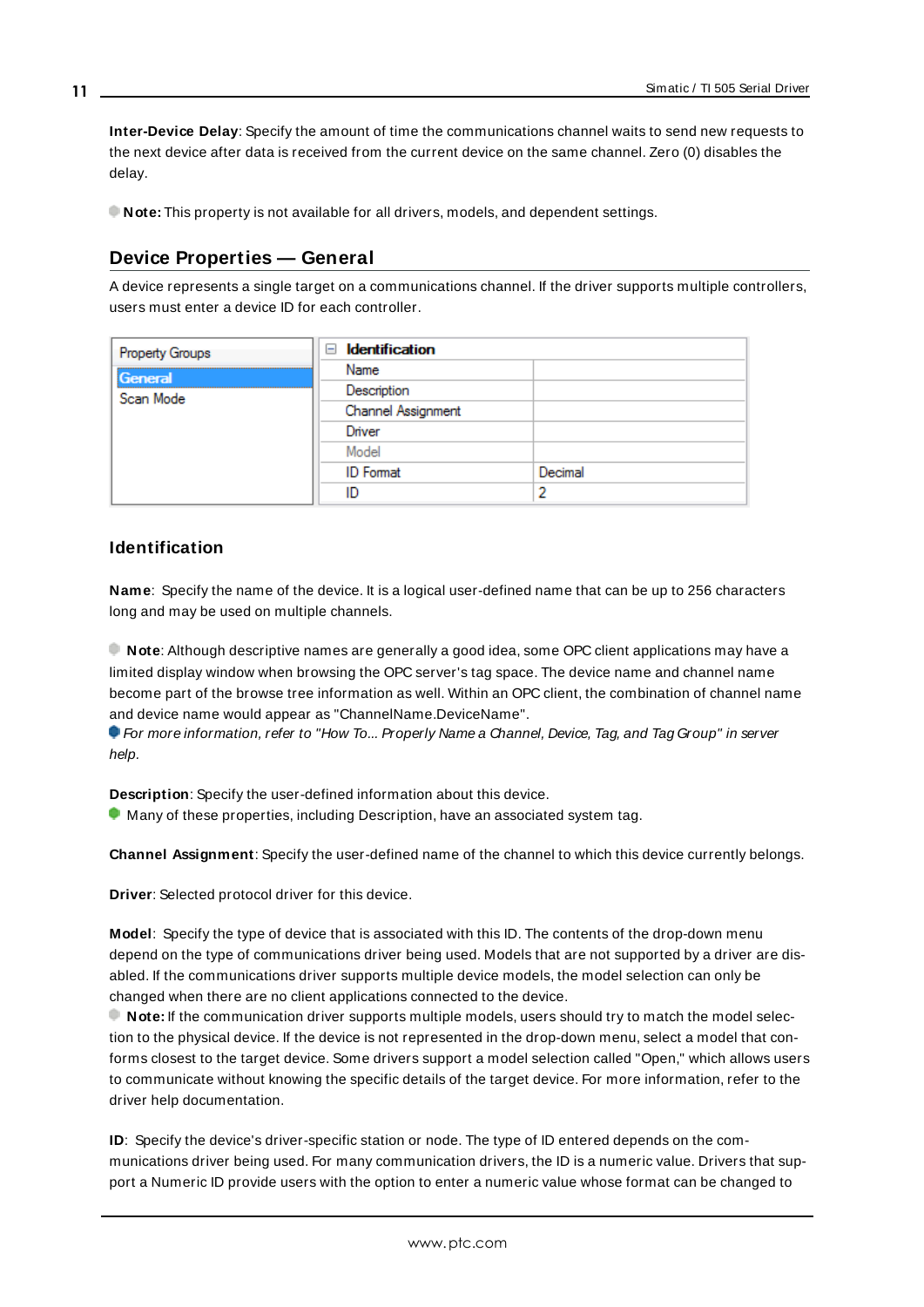<span id="page-11-3"></span>suit the needs of the application or the characteristics of the selected communications driver. The format is set by the driver by default. Options include Decimal, Octal, and Hexadecimal.

**Note**: If the driver is Ethernet-based or supports an unconventional station or node name, the device's TCP/IPaddress may be used as the device ID. TCP/IPaddresses consist of four values that are separated by periods, with each value in the range of 0 to 255. Some device IDs are string based. There may be additional properties to configure within the ID field, depending on the driver. For more information, refer to the driver's help documentation.

#### <span id="page-11-0"></span>**Operating Mode**

| <b>Property Groups</b> | <b>Identification</b> |        |
|------------------------|-----------------------|--------|
| General                | <b>Operating Mode</b> |        |
| Scan Mode              | Data Collection       | Enable |
|                        | Simulated             | No     |

<span id="page-11-2"></span>**Data Collection**: This property controls the device's active state. Although device communications are enabled by default, this property can be used to disable a physical device. Communications are not attempted when a device is disabled. From a client standpoint, the data is marked as invalid and write operations are not accepted. This property can be changed at any time through this property or the device system tags.

<span id="page-11-5"></span>**Simulated**: Place the device into or out of Simulation Mode. In this mode, the driver does not attempt to communicate with the physical device, but the server continues to return valid OPC data. Simulated stops physical communications with the device, but allows OPC data to be returned to the OPC client as valid data. While in Simulation Mode, the server treats all device data as reflective: whatever is written to the simulated device is read back and each OPC item is treated individually. The item's memory map is based on the group Update Rate. The data is not saved if the server removes the item (such as when the server is reinitialized). The default is No.

**Notes:**

- 1. This System tag (\_Simulated) is read only and cannot be written to for runtime protection. The System tag allows this property to be monitored from the client.
- 2. In Simulation mode, the item's memory map is based on client update rate(s) (Group Update Rate for OPC clients or Scan Rate for native and DDEinterfaces). This means that two clients that reference the same item with different update rates return different data.

 Simulation Mode is for test and simulation purposes only. It should never be used in a production environment.

#### <span id="page-11-1"></span>**Device Properties — Scan Mode**

The Scan Mode specifies the subscribed-client requested scan rate for tags that require device communications. Synchronous and asynchronous device reads and writes are processed as soon as possible; unaffected by the Scan Mode properties.

| <b>Property Groups</b> | ⊟ Scan Mode                |                                       |
|------------------------|----------------------------|---------------------------------------|
| General                | Scan Mode                  | Respect Client-Specified Scan Rate  - |
| Scan Mode              | Initial Updates from Cache | Disable                               |
|                        |                            |                                       |

<span id="page-11-4"></span>**Scan Mode**: Specify how tags in the device are scanned for updates sent to subscribing clients. Descriptions of the options are: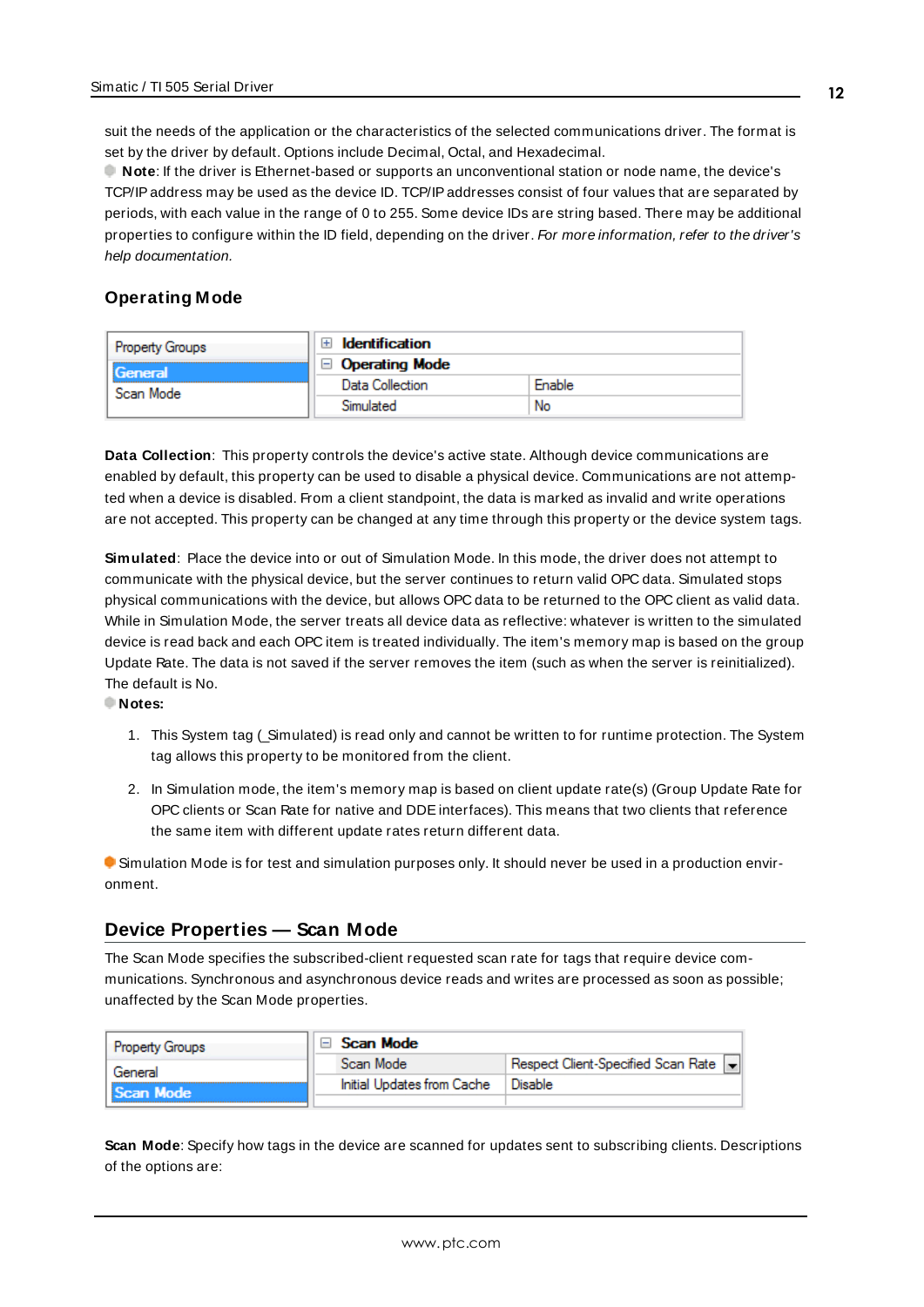- <sup>l</sup> **Respect Client-Specified Scan Rate**: This mode uses the scan rate requested by the client.
- <sup>l</sup> **Request Data No Faster than Scan Rate**: This mode specifies the value set as the maximum scan rate. The valid range is 10 to 99999990 milliseconds. The default is 1000 milliseconds. **Note**: When the server has an active client and items for the device and the scan rate value is increased, the changes take effect immediately. When the scan rate value is decreased, the changes do not take effect until all client applications have been disconnected.
- <sup>l</sup> **Request All Data at Scan Rate**: This mode forces tags to be scanned at the specified rate for subscribed clients. The valid range is 10 to 99999990 milliseconds. The default is 1000 milliseconds.
- <span id="page-12-3"></span><sup>l</sup> **Do Not Scan, Demand Poll Only**: This mode does not periodically poll tags that belong to the device nor perform a read to get an item's initial value once it becomes active. It is the OPC client's responsibility to poll for updates, either by writing to the \_DemandPoll tag or by issuing explicit device reads for individual items. For more information, refer to "Device Demand Poll" in server help.
- <span id="page-12-5"></span><sup>l</sup> **Respect Tag-Specified Scan Rate**: This mode forces static tags to be scanned at the rate specified in their static configuration tag properties. Dynamic tags are scanned at the client-specified scan rate.

<span id="page-12-4"></span>**Initial Updates from Cache**: When enabled, this option allows the server to provide the first updates for newly activated tag references from stored (cached) data. Cache updates can only be provided when the new item reference shares the same address, scan rate, data type, client access, and scaling properties. A device read is used for the initial update for the first client reference only. The default is disabled; any time a client activates a tag reference the server attempts to read the initial value from the device.

## <span id="page-12-1"></span><span id="page-12-0"></span>**Device Properties — Timing**

The device Timing properties allow the driver's response to error conditions to be tailored to fit the application's needs. In many cases, the environment requires changes to these properties for optimum performance. Factors such as electrically generated noise, modem delays, and poor physical connections can influence how many errors or timeouts a communications driver encounters. Timing properties are specific to each configured device.

| <b>Property Groups</b> | <b>Communication Timeouts</b><br>$\blacksquare$ |      |
|------------------------|-------------------------------------------------|------|
| General                | Connect Timeout (s)                             |      |
| Scan Mode              | Request Timeout (ms)                            | 1000 |
| <b>Timing</b>          | Attempts Before Timeout                         |      |
| Redundancy             | Timing<br>-                                     |      |
|                        | Inter-Request Delay (ms)                        |      |

#### <span id="page-12-2"></span>**Communications Timeouts**

**Connect Timeout**: This property (which is used primarily by Ethernet based drivers) controls the amount of time required to establish a socket connection to a remote device. The device's connection time often takes longer than normal communications requests to that same device. The valid range is 1 to 30 seconds. The default is typically 3 seconds, but can vary depending on the driver's specific nature. If this setting is not supported by the driver, it is disabled.

**Note**: Due to the nature of UDPconnections, the connection timeout setting is not applicable when communicating via UDP.

**Request Timeout**: Specify an interval used by all drivers to determine how long the driver waits for a response from the target device to complete. The valid range is 50 to 9,999,999 milliseconds (167.6667 minutes). The default is usually 1000 milliseconds, but can vary depending on the driver. The default timeout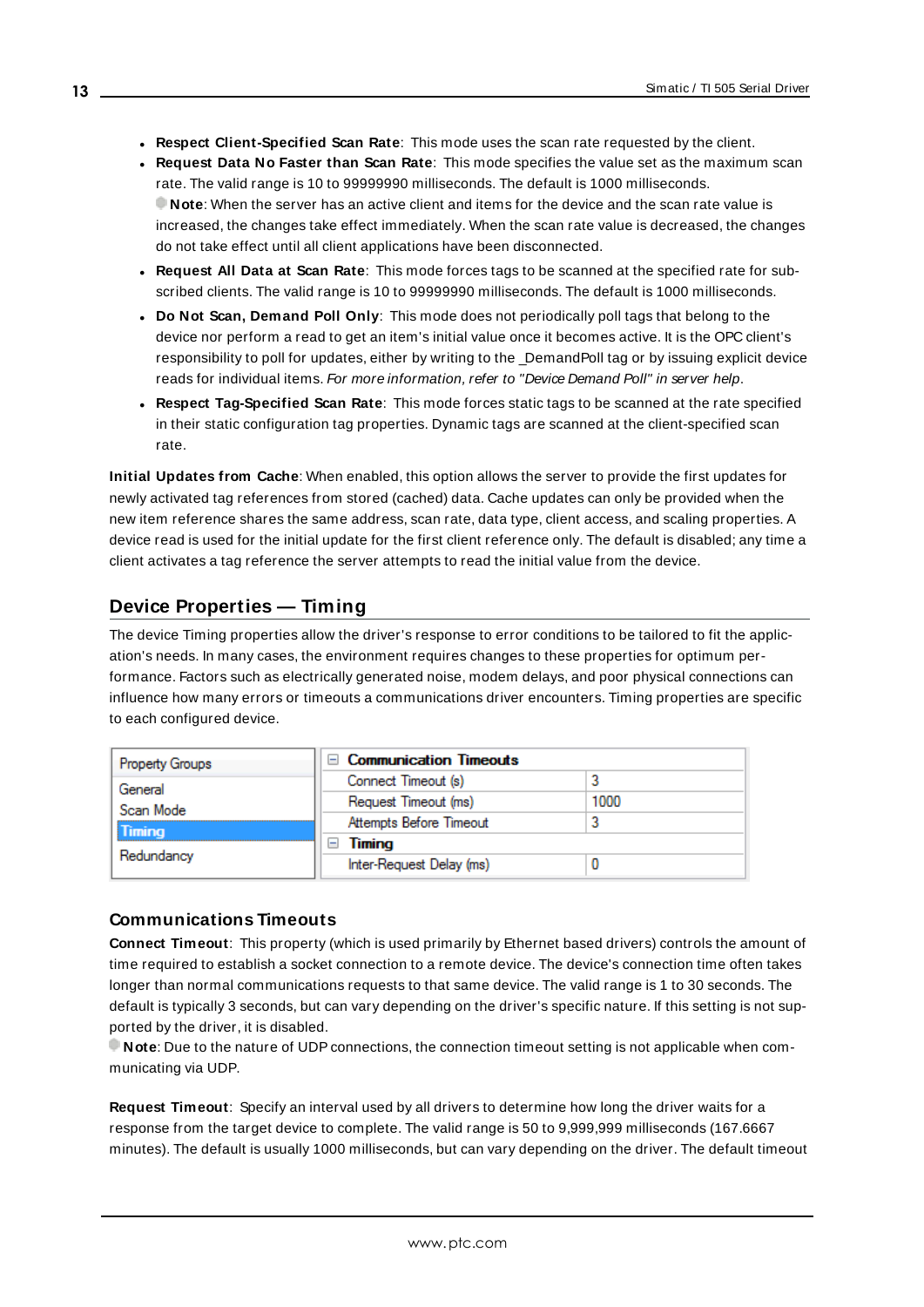<span id="page-13-5"></span>for most serial drivers is based on a baud rate of 9600 baud or better. When using a driver at lower baud rates, increase the timeout to compensate for the increased time required to acquire data.

<span id="page-13-1"></span>**Attempts Before Timeout**: Specify how many times the driver issues a communications request before considering the request to have failed and the device to be in error. The valid range is 1 to 10. The default is typically 3, but can vary depending on the driver's specific nature. The number of attempts configured for an application depends largely on the communications environment. This property applies to both connection attempts and request attempts.

#### <span id="page-13-4"></span>**Timing**

**Inter-Request Delay**: Specify how long the driver waits before sending the next request to the target device. It overrides the normal polling frequency of tags associated with the device, as well as one-time reads and writes. This delay can be useful when dealing with devices with slow turnaround times and in cases where network load is a concern. Configuring a delay for a device affects communications with all other devices on the channel. It is recommended that users separate any device that requires an interrequest delay to a separate channel if possible. Other communications properties (such as communication serialization) can extend this delay. The valid range is 0 to 300,000 milliseconds; however, some drivers may limit the maximum value due to a function of their particular design. The default is 0, which indicates no delay between requests with the target device.

<span id="page-13-0"></span>**Note**: Not all drivers support Inter-Request Delay. This setting does not appear if it is not available.

#### **Device Properties — Auto-Demotion**

The Auto-Demotion properties can temporarily place a device off-scan in the event that a device is not responding. By placing a non-responsive device offline for a specific time period, the driver can continue to optimize its communications with other devices on the same channel. After the time period has been reached, the driver re-attempts to communicate with the non-responsive device. If the device is responsive, the device is placed on-scan; otherwise, it restarts its off-scan time period.

| <b>Property Groups</b> | <b>Auto-Demotion</b>                    |                                           |
|------------------------|-----------------------------------------|-------------------------------------------|
| General                | Demote on Failure                       | $\overline{\phantom{0}}$<br><b>Enable</b> |
| Scan Mode              | Timeouts to Demote                      |                                           |
| Timina                 | Demotion Period (ms)                    | 10000                                     |
| Auto-Demotion          | Discard Requests when Demoted   Disable |                                           |
|                        |                                         |                                           |

<span id="page-13-2"></span>**Demote on Failure**: When enabled, the device is automatically taken off-scan until it is responding again. **Tip:** Determine when a device is off-scan by monitoring its demoted state using the \_AutoDemoted system tag.

<span id="page-13-6"></span>**Timeouts to Demote**: Specify how many successive cycles of request timeouts and retries occur before the device is placed off-scan. The valid range is 1 to 30 successive failures. The default is 3.

<span id="page-13-3"></span>**Demotion Period**: Indicate how long the device should be placed off-scan when the timeouts value is reached. During this period, no read requests are sent to the device and all data associated with the read requests are set to bad quality. When this period expires, the driver places the device on-scan and allows for another attempt at communications. The valid range is 100 to 3600000 milliseconds. The default is 10000 milliseconds.

**Discard Requests when Demoted**: Select whether or not write requests should be attempted during the off-scan period. Disable to always send write requests regardless of the demotion period. Enable to discard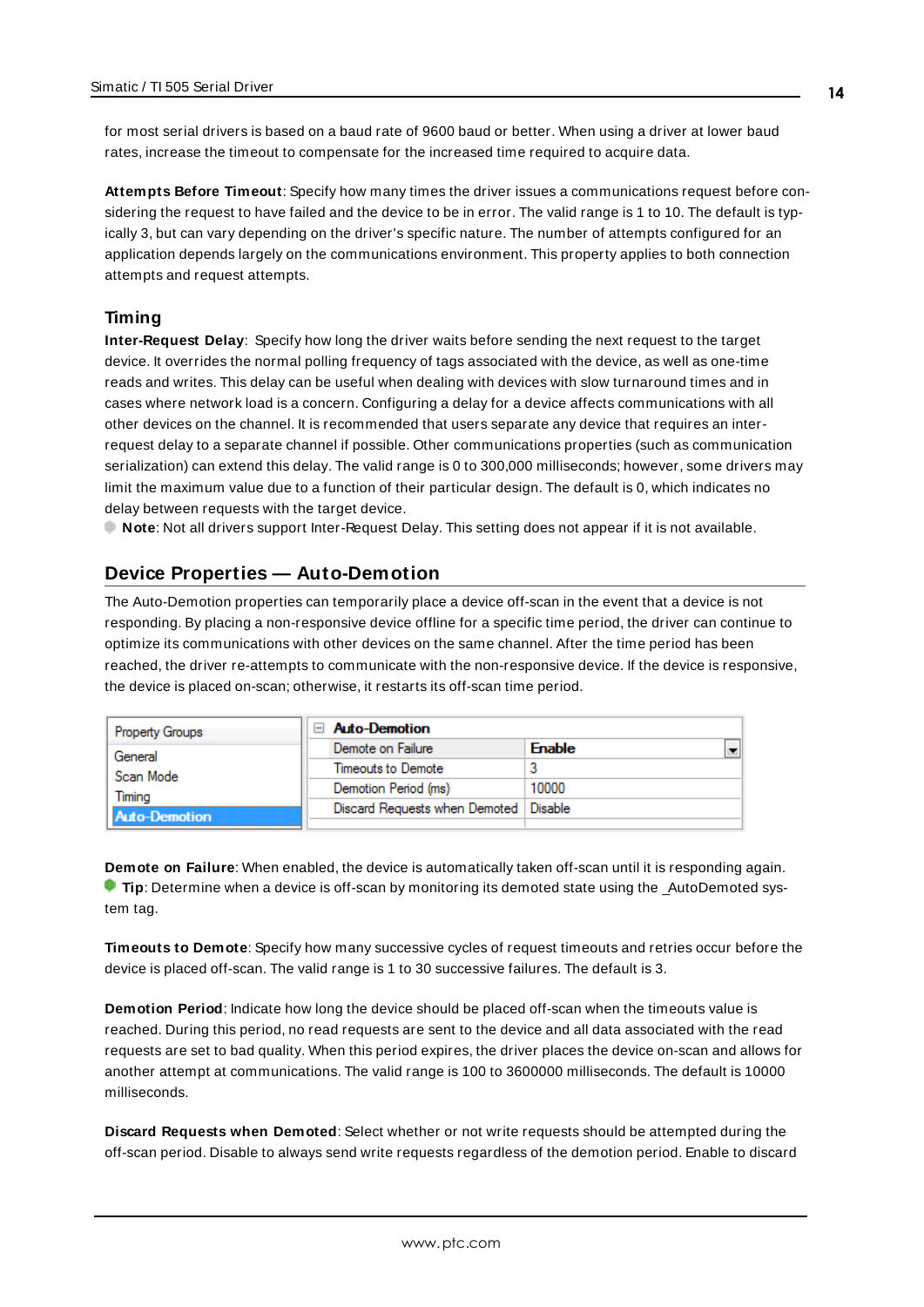<span id="page-14-1"></span>writes; the server automatically fails any write request received from a client and does not post a message to the Event Log.

## <span id="page-14-0"></span>**Device Properties — Addressing Options**

| <b>Property Groups</b>    | □ Addressing Options        |                |
|---------------------------|-----------------------------|----------------|
|                           | 0/1-Based Bit Addressing    | 0-Based        |
| <b>Addressing Options</b> | Bit Order for V. K. and STW | Bit 0/1 is LSB |

#### **0/1-Based Bit Addressing**

Memory types that allow bit within Word (for example, V) can be referenced as a Boolean. The addressing notation for doing this is as follows:

#### <memory type><address>.<br/>.<br/>hit>

where <br/>bit> represents the bit number within the Word or DWord, depending on the memory type. 0/1-Based Bit Addressing provides two ways of addressing a bit within the given Word or DWord: 0-Based and 1- Based. 0-Based addressing means the "first bit" begins at 0. With 1-Based, the first bit begins at 1. The bit order for the Word or DWord is irrelevant with this option. In other words, it doesn't matter whether the first bit is the Most Significant Bit or the Least Significant Bit.

**Note**: In this driver, the first bit will either be bit 0 or bit 1 depending on this 0/1-Based Bit Addressing property.

#### **0-Based (Default Setting)**

| Data Type    | <b>Bit Range</b> |
|--------------|------------------|
| l Word       | Bits $0 - 15$    |
| <b>DWord</b> | Bits $0 - 31$    |

#### **1-Based**

| Data Type | <b>Bit Range</b> |
|-----------|------------------|
| Word      | Bits 1 - 16      |
| DWord     | l Bits 1 – 32    |

**Note**: 0/1-Based Bit Addressing does not apply to non-bit addresses such as Word addresses in V memory. These addresses are always 1-Based and are not configurable.

#### **Bit Order for V, K, STW**

This option is used to select the order in which bits will be presented to V, K, and STW memory types when bit-accessed.

**Note**: For the following example, the 1st through 16th bit signifies either 0-15 bits or 1-16 bits depending on if the driver is set at 0-Based Bit Addressing or 1-Based.

DWord follows the same bit order logic as Words except instead of 16 bits, there are 32 bits.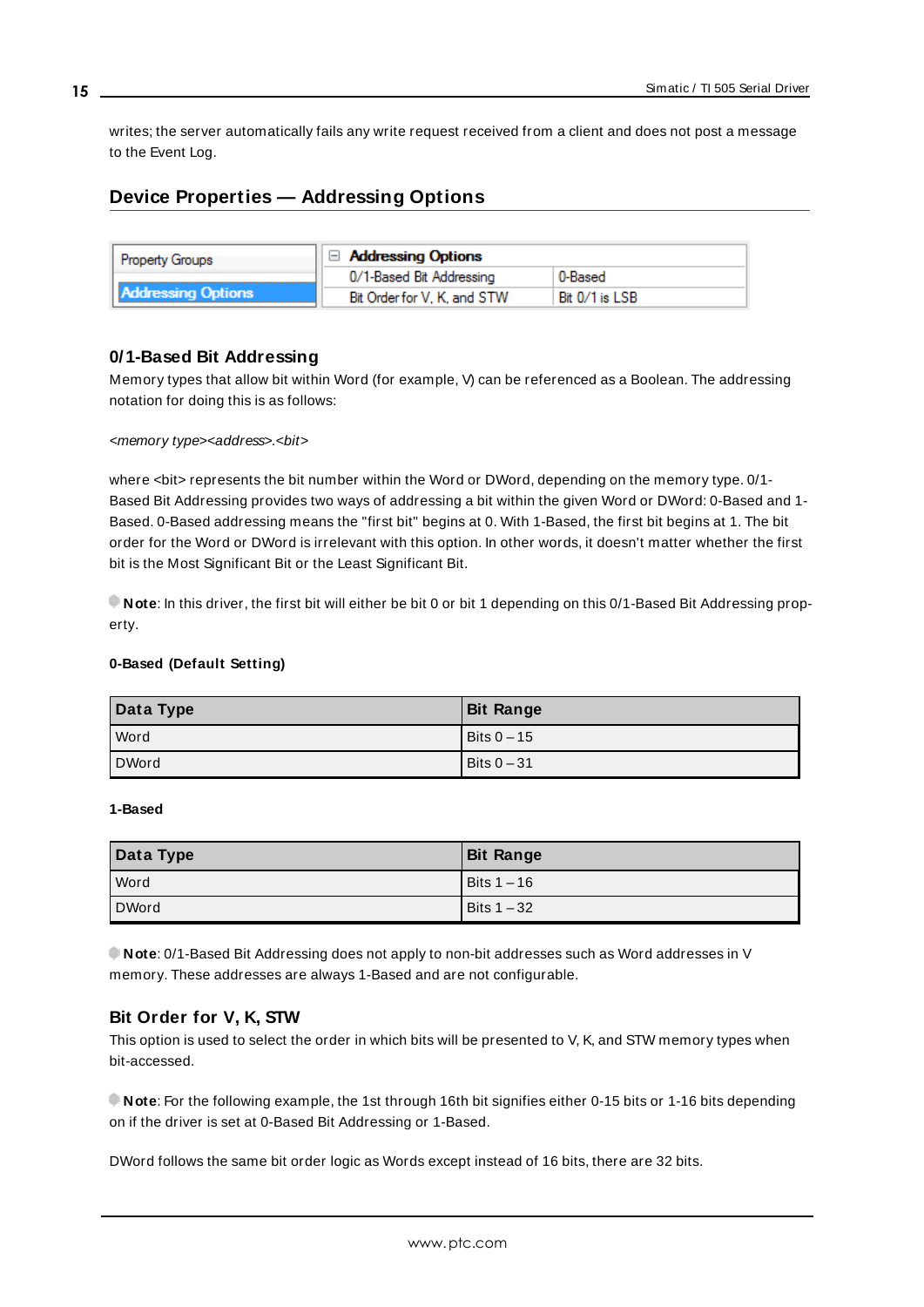#### **Bit 0 Is MSB of Word**

| M <sub>SB</sub> |             |             | <b>LSB</b> |                       |               |   |   |     |    |         |    |               |    |                                                   |    |
|-----------------|-------------|-------------|------------|-----------------------|---------------|---|---|-----|----|---------|----|---------------|----|---------------------------------------------------|----|
|                 | $\sim$<br>∠ | $\sim$<br>ັ | 4          | $\overline{ }$<br>. ა | <b>G</b><br>U | ⇁ | 8 | l 9 | 10 | 44<br>. | 12 | $\sim$<br>ں ا | 14 | $\overline{A}$<br>$\overline{\phantom{a}}$<br>ں ا | 16 |

#### **Bit 1 Is LSB (Default Setting) of Word**

| <b>MSB</b> |    |    |           |                      |     |    |     |   |   |   |                          | <b>LSB</b> |                 |   |  |
|------------|----|----|-----------|----------------------|-----|----|-----|---|---|---|--------------------------|------------|-----------------|---|--|
| 16         | 15 | 14 | 12<br>⊣ ບ | 10<br>$\overline{2}$ | . . | 10 | l 9 | 8 | - | 6 | $\overline{ }$<br>∽<br>ັ | $\Delta$   | $\sqrt{2}$<br>ັ | - |  |

### <span id="page-15-0"></span>**See Also**: **[Device](#page-4-0) Setup**

### **Device Properties — Redundancy**

| <b>Property Groups</b>     | Redundancy<br>$=$      |                                    |
|----------------------------|------------------------|------------------------------------|
| General                    | Secondary Path         | <b>Channel Device1</b><br>$\cdots$ |
| Scan Mode                  | <b>Operating Mode</b>  | Switch On Failure                  |
| Timing                     | Monitor Item           |                                    |
| Auto-Demotion              | Monitor Interval (s)   | 300                                |
| Tag Generation             | Return to Primary ASAP | Yes                                |
| <b>Tag Import Settings</b> |                        |                                    |
| Redundancy                 |                        |                                    |

Redundancy is available with the Media-Level Redundancy Plug-In.

Consult the website, a sales representative, or the **user [manual](https://www.kepware.com/getattachment/35461efd-b53a-4219-a109-a89fad20b230/media-level-redundancy-manual.pdf)** for more information.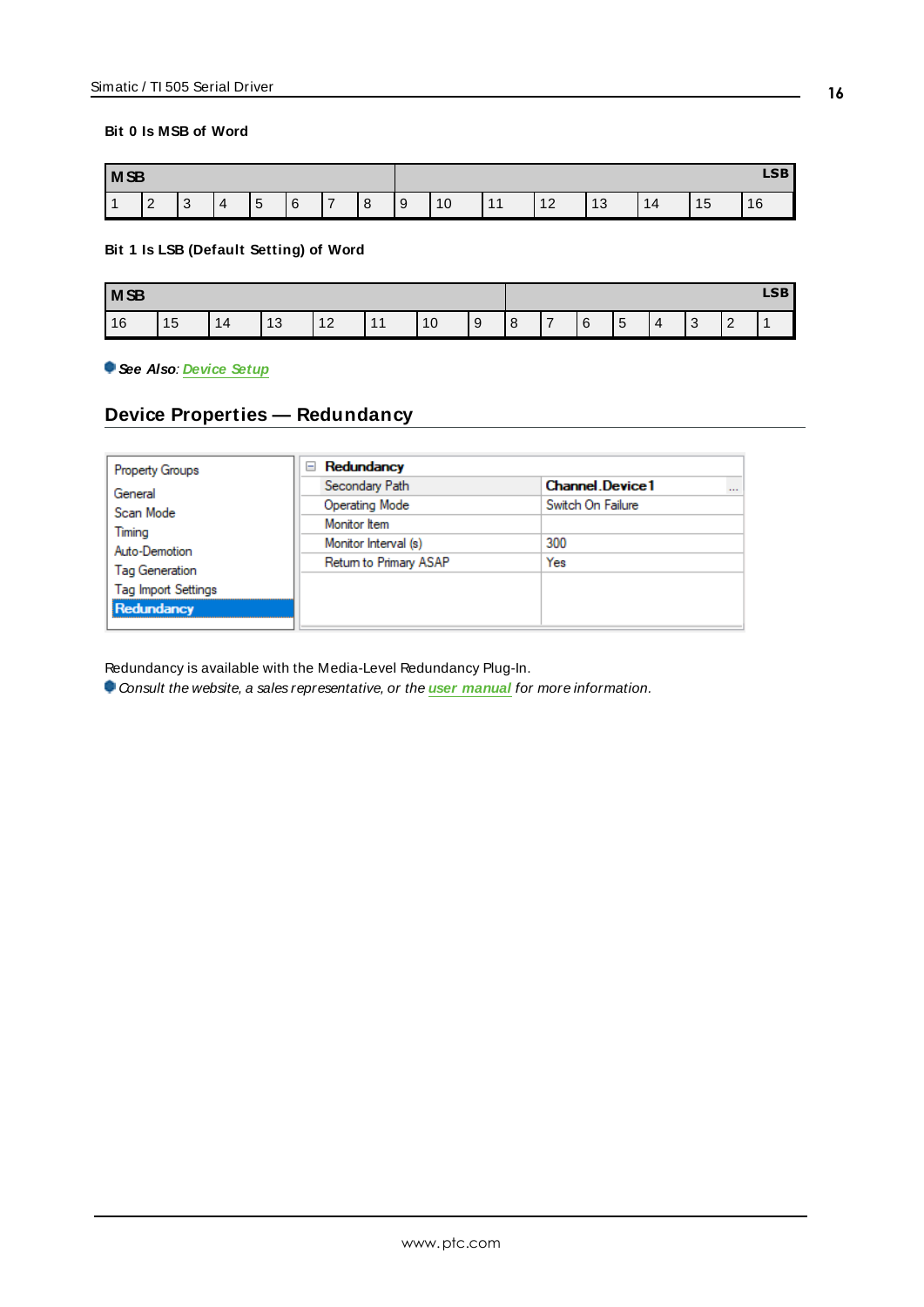## <span id="page-16-0"></span>**Data Types Description**

<span id="page-16-6"></span><span id="page-16-5"></span><span id="page-16-2"></span><span id="page-16-1"></span>

| Data Type      | <b>Description</b>                                                                                                                                            |
|----------------|---------------------------------------------------------------------------------------------------------------------------------------------------------------|
| <b>Boolean</b> | Single bit                                                                                                                                                    |
| Word           | Unsigned 16 bit value                                                                                                                                         |
|                | bit 0 is the low bit                                                                                                                                          |
|                | bit 15 is the high bit                                                                                                                                        |
| Short          | Signed 16 bit value                                                                                                                                           |
|                | bit 0 is the low bit                                                                                                                                          |
|                | bit 14 is the high bit                                                                                                                                        |
|                | bit 15 is the sign bit                                                                                                                                        |
| <b>DWord</b>   | Unsigned 32 bit value                                                                                                                                         |
|                | bit 0 is the low bit                                                                                                                                          |
|                | bit 31 is the high bit                                                                                                                                        |
| Long*          | Signed 32 bit value                                                                                                                                           |
|                | bit 0 is the low bit                                                                                                                                          |
|                | bit 30 is the high bit                                                                                                                                        |
|                | bit 31 is the sign bit                                                                                                                                        |
| Float*         | 32 bit floating point value.                                                                                                                                  |
|                | The driver interprets two consecutive registers as a floating-point value by making the<br>first register the high word and the second register the low word. |

<span id="page-16-4"></span><span id="page-16-3"></span>\* Long is the same as Double in the TISOFT programming software.

\* Float is the same as Real in the TISOFT programming software.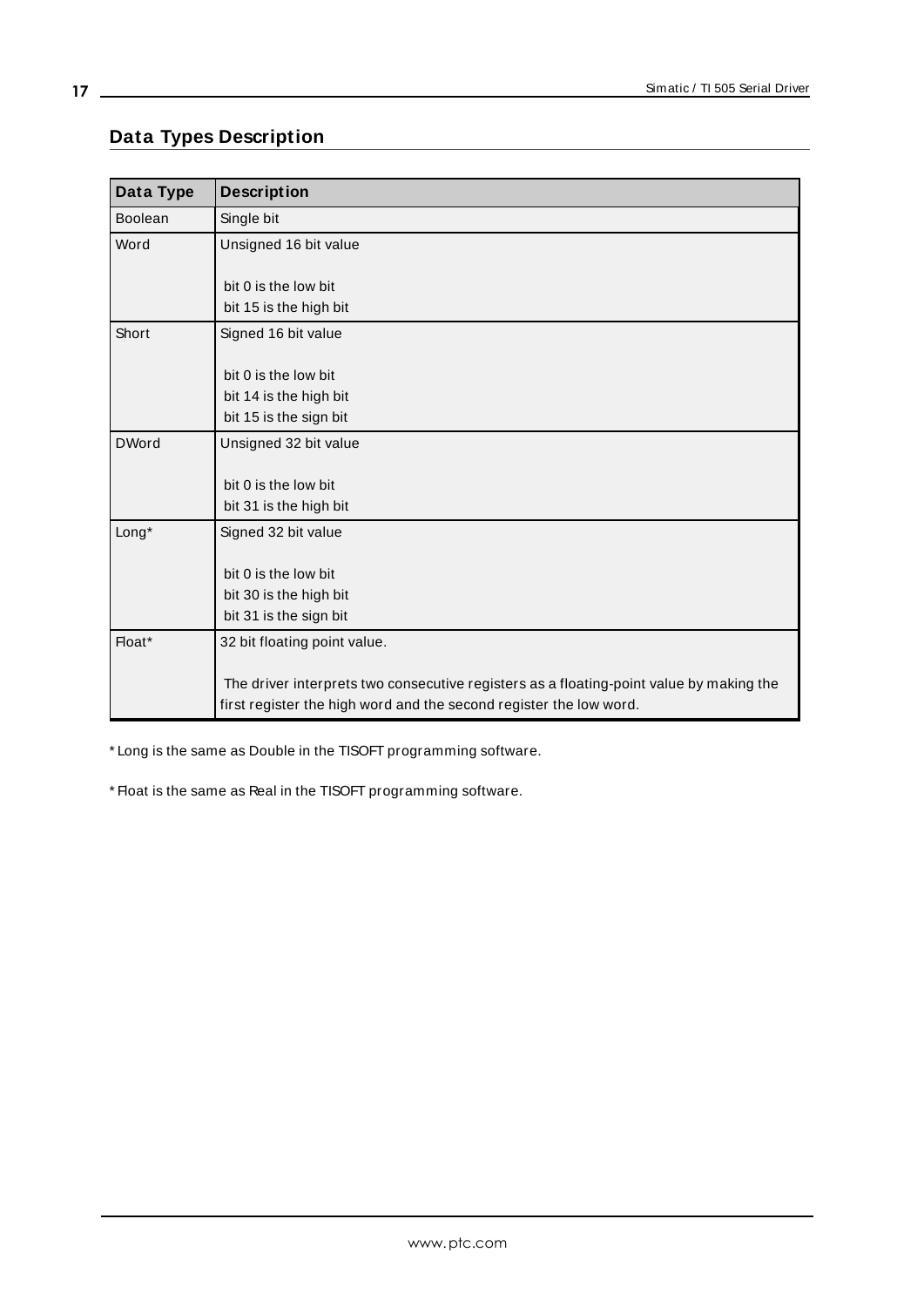#### <span id="page-17-0"></span>**Address Descriptions**

Address specifications vary depending on the model in use. Select a link from the following list to obtain specific address information for the model of interest.

**NITP [Addressing](#page-17-1) [Transparent](#page-18-0) Byte Addressing [Status](#page-19-0) Words**

## <span id="page-17-1"></span>**NITP Addressing**

The Simatic / TI 505 Serial Driver supports the following addresses when using the NITP protocol. The default data type for each address type is indicated in **bold**.

| <b>Address Type</b>               | <b>Format</b>                     | Range                              | Data Types                                  | <b>Access</b> |
|-----------------------------------|-----------------------------------|------------------------------------|---------------------------------------------|---------------|
| Discrete Inputs                   | X <address></address>             | 1-65536                            | <b>Boolean</b>                              | Read/Write    |
| Discrete Outputs                  | Y <address></address>             | 1-65536                            | <b>Boolean</b>                              | Read/Write    |
| Word Inputs                       | WX <address></address>            | 1-65536<br>1-65535                 | Short, Word<br>Long, DWord,<br><b>Float</b> | Read/Write    |
| <b>Word Outputs</b>               | WY <address></address>            | 1-65536<br>1-65535                 | Short, Word<br>Long, DWord, Float           | Read/Write    |
| Discrete Control                  | C <address></address>             | 1-65536                            | <b>Boolean</b>                              | Read/Write    |
| Word Memory                       | V <address></address>             | 1-65536<br>1-65535                 | Short, Word<br>Long, DWord, Float           | Read/Write    |
| Word Memory Bit Access            | V <address>.bit</address>         | address: 1-<br>65536*<br>bit: 0-15 | <b>Boolean</b>                              | Read/Write    |
| Constant Memory                   | K <address></address>             | 1-65536<br>1-65535                 | Short, Word<br>Long, DWord, Float           | Read Only     |
| <b>Constant Memory Bit Access</b> | K <address>.bit</address>         | address: 1-<br>65536*<br>bit: 0-15 | <b>Boolean</b>                              | Read Only     |
| <b>Status Words</b>               | STW <address></address>           | 1-65536<br>1-65535                 | Short, Word<br>Long, DWord, Float           | Read/Write    |
| <b>Status Words Bit</b><br>Access | STW <address>.bit</address>       | address: 1-<br>65536*<br>bit: 0-15 | <b>Boolean</b>                              | Read/Write    |
| Timer/Counter Preset              | TCP <address></address>           | 1-65535                            | Short, Word                                 | Read/Write    |
| Timer/Counter Current             | TCC <address></address>           | 1-65535                            | Short, Word                                 | Read/Write    |
| Drum Step Preset                  | DSP <address></address>           | 1-32767                            | Short, Word                                 | Read/Write    |
| Drum Step Current                 | DSC <address></address>           | 1-32767                            | Short, Word                                 | Read/Write    |
| Drum Step Current Count           | DCC <address></address>           | 1-32767                            | Short, Word                                 | Read Only     |
| Drum Time Base                    | DTB <address></address>           | 1-32767                            | Short, Word                                 | Read/Write    |
| Drum Count Preset                 | DCP <drum] .<="" step=""></drum]> | drum 1-32767<br>step 1-16          | Short, <b>Word</b>                          | Read/Write    |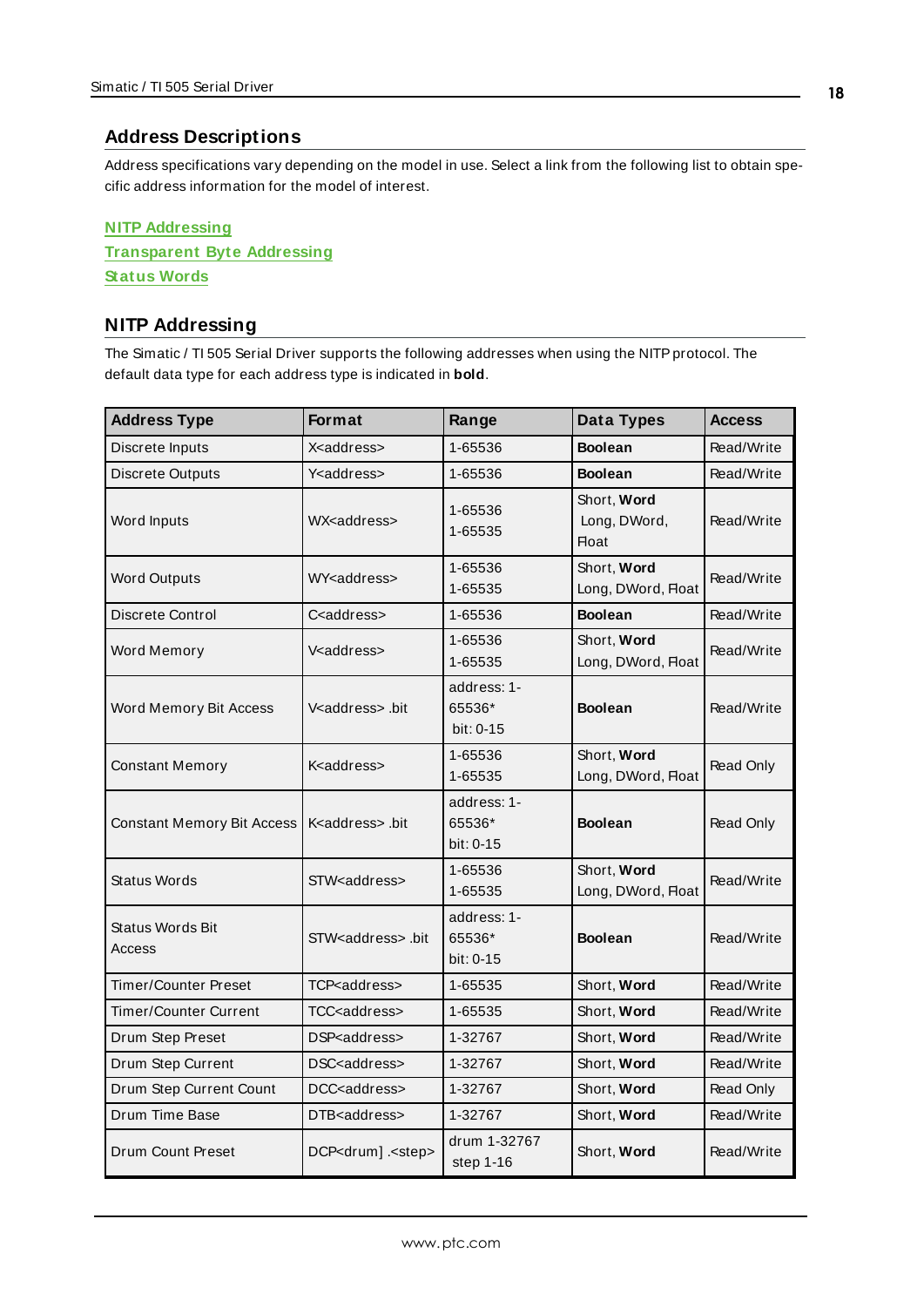\* For more information, refer to **0/1-Based Bit [Addressing](#page-14-0) Option**.

The actual number of addresses available for of each type is dependent on the configuration of the PLC. If at runtime the driver finds that an address is not present in the device, the driver will post an error message and remove the tag from its scan list.

#### **V Memory Access as Arrays**

The Simatic / TI 505 Serial Driver supports access to V memory in an array. The size of the array for NITP mode is limited to 100 V memory registers per array. When accessing large arrays, multiple read/write commands are used to access consecutive V memory addresses and may require additional time to process. To access V memory as an array, array notation must be used when entering an address. Array notation is shown in the following examples:

| V100             | This denotes an array starting at V100 with a length of 5. This means that the array contains |
|------------------|-----------------------------------------------------------------------------------------------|
| $\sqrt{5}$       | V100, V101, V102, V103, and V104.                                                             |
| V <sub>100</sub> | This denotes a two dimensional array starting at V100 and containing V100, V101, V102, V103,  |
| $[2][3]$         | V104, and V105 in a 2 by 3 array.                                                             |

<span id="page-18-0"></span>**Note**: Arrays can be either the Word or SHORT data type, with a default of Word.

### **Transparent Byte Addressing**

The Simatic / TI 505 Serial Driver supports the following addresses when using the Tranparent Byte protocol. The default data type for each address type is indicated in **bold**.

| <b>Address Type</b>        | <b>Format</b>             | Range                                | Data Types                                  | <b>Access</b> |
|----------------------------|---------------------------|--------------------------------------|---------------------------------------------|---------------|
| Discrete Inputs            | X <address></address>     | 1-65536                              | <b>Boolean</b>                              | Read/Write    |
| <b>Discrete Outputs</b>    | Y <address></address>     | 1-65536                              | <b>Boolean</b>                              | Read/Write    |
| Word Inputs                | WX <address></address>    | 1-65536<br>1-65535                   | Short, Word<br>Long, DWord,<br><b>Float</b> | Read/Write    |
| <b>Word Outputs</b>        | WY <address></address>    | 1-65536<br>1-65535                   | Short, Word<br>Long, DWord, Float           | Read/Write    |
| Discrete Control           | C <address></address>     | 1-65536                              | <b>Boolean</b>                              | Read/Write    |
| Word Memory                | V <address></address>     | 1-65536<br>1-65535                   | Short, Word<br>Long, DWord,<br><b>Float</b> | Read/Write    |
| Word Memory Bit<br>Access  | V <address>.bit</address> | address: 1-<br>65536*<br>bit: $0-15$ | <b>Boolean</b>                              | Read/Write    |
| <b>Constant Memory</b>     | K <address></address>     | 1-65536<br>1-65535                   | Short, Word<br>Long, DWord,<br><b>Float</b> | Read Only     |
| Constant Memory Bit Access | K <address>.bit</address> | address: 1-<br>65536*<br>bit: 0-15   | <b>Boolean</b>                              | Read Only     |
| <b>Status Words</b>        | STW <address></address>   | 1-65536                              | Short, Word                                 | Read/Write    |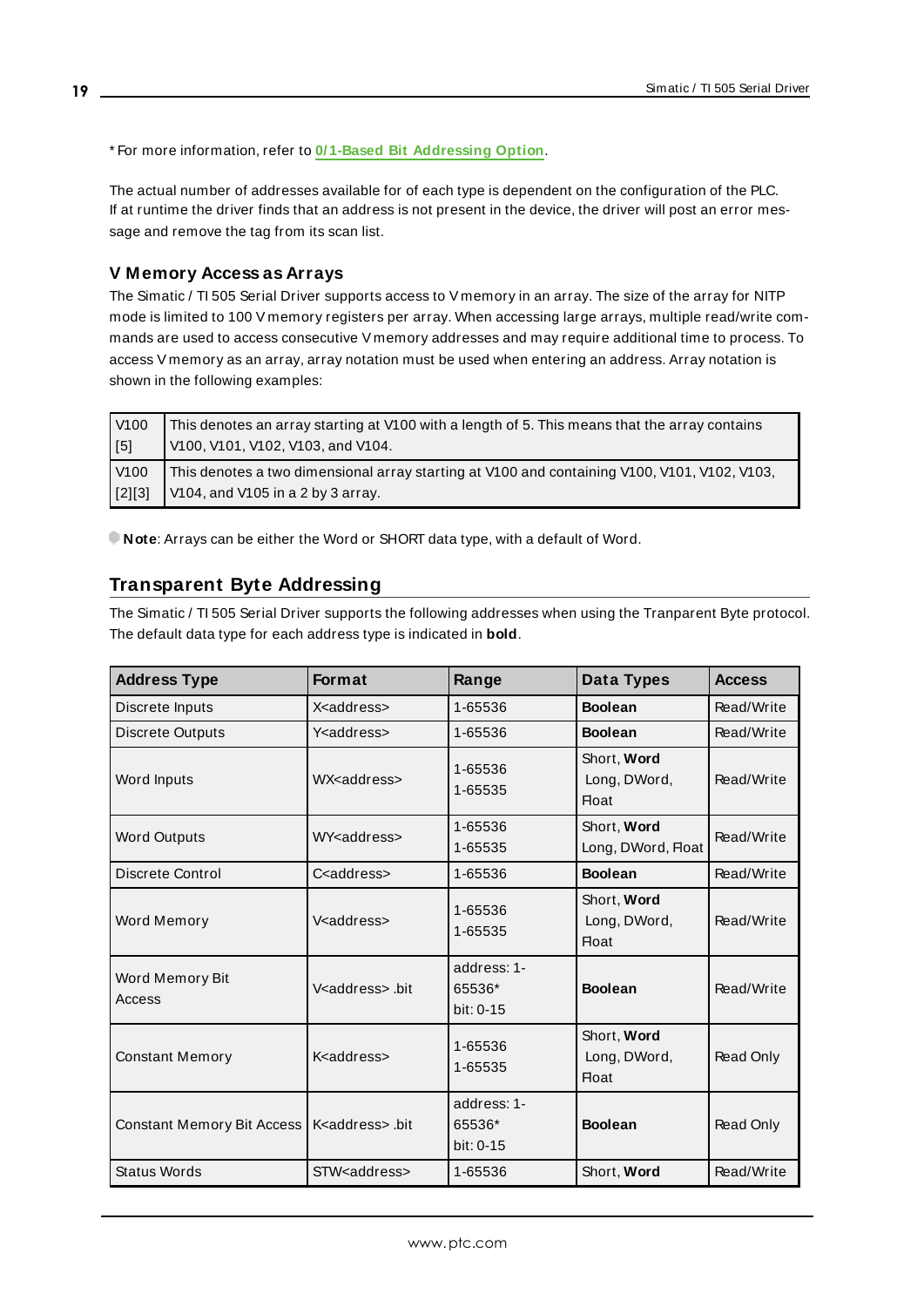| <b>Address Type</b>        | <b>Format</b>                 | Range                              | Data Types                   | <b>Access</b> |
|----------------------------|-------------------------------|------------------------------------|------------------------------|---------------|
|                            |                               | 1-65535                            | Long, DWord,<br><b>Float</b> |               |
| Status Words Bit<br>Access | STW <address> .bit</address>  | address: 1-<br>65536*<br>bit: 0-15 | <b>Boolean</b>               | Read/Write    |
| Timer/Counter Preset       | TCP <address></address>       | 1-65535                            | Short, Word                  | Read/Write    |
| Timer/Counter Current      | TCC <address></address>       | 1-65535                            | Short, Word                  | Read/Write    |
| Drum Step Preset           | DSP <address></address>       | 1-32767                            | Short, Word                  | Read/Write    |
| Drum Step Current          | DSC <address></address>       | 1-32767                            | Short, Word                  | Read/Write    |
| Drum Step Current Count    | DCC <address></address>       | 1-32767                            | Short, Word                  | Read Only     |
| Drum Time Base             | DTB address >                 | 1-32767                            | Short, Word                  | Read/Write    |
| Drum Count Preset          | DCP <drum] .<step=""></drum]> | drum 1-32767<br>step $1-16$        | Short, Word                  | Read/Write    |

\* For more information, refer to **0/1-Based Bit [Addressing](#page-14-0) Option**.

The actual number of addresses available for of each type is dependent on the configuration of the PLC. If at runtime the driver finds that an address is not present in the device, the driver will post an error message and remove the tag from its scan list.

#### **V Memory Access as Arrays**

The Simatic / TI 505 Serial Driver supports access to V memory in an array. The size of the array for Transparent Byte mode is limited to 100 V memory registers per array. When accessing large arrays, multiple read/write commands are used to access consecutive V memory addresses and may require additional time to process. To access V memory as an array, array notation must be used when entering an address. Array notation is shown in the following examples:

|                                                | $\sqrt{100}$ This denotes an array starting at V100 with a length of 10. This means that the array contains                                         |
|------------------------------------------------|-----------------------------------------------------------------------------------------------------------------------------------------------------|
| 1101 ا                                         | V100, V101, V102, V103, V104, V105, V106, V107, V108, and V109.                                                                                     |
| V100<br>$\begin{bmatrix} 3 \\ 3 \end{bmatrix}$ | This denotes a two dimensional array starting at V100 and containing V100, V101, V102, V103,<br>V104, V105, V106, V107, and V108 in a 3 by 3 array. |

<span id="page-19-0"></span>**Note**: Arrays can be either the Word or SHORT data type, with a default of Word.

#### **Status Words**

For all Status Words, Bit 1 is the Most Significant Bit (MSB) and Bit 16 is the Least Significant Bit (LSB) in order from left to right. Users can configure bit addressing to be 0-15 or 1-16 addressing, and can also set the driver to use 1 or 15 as the MSB (thus changing the bit referencing). For more information, refer to **[Addressing](#page-14-0) Options**.

**Note:** Only addresses that are not used by the controller can be written to.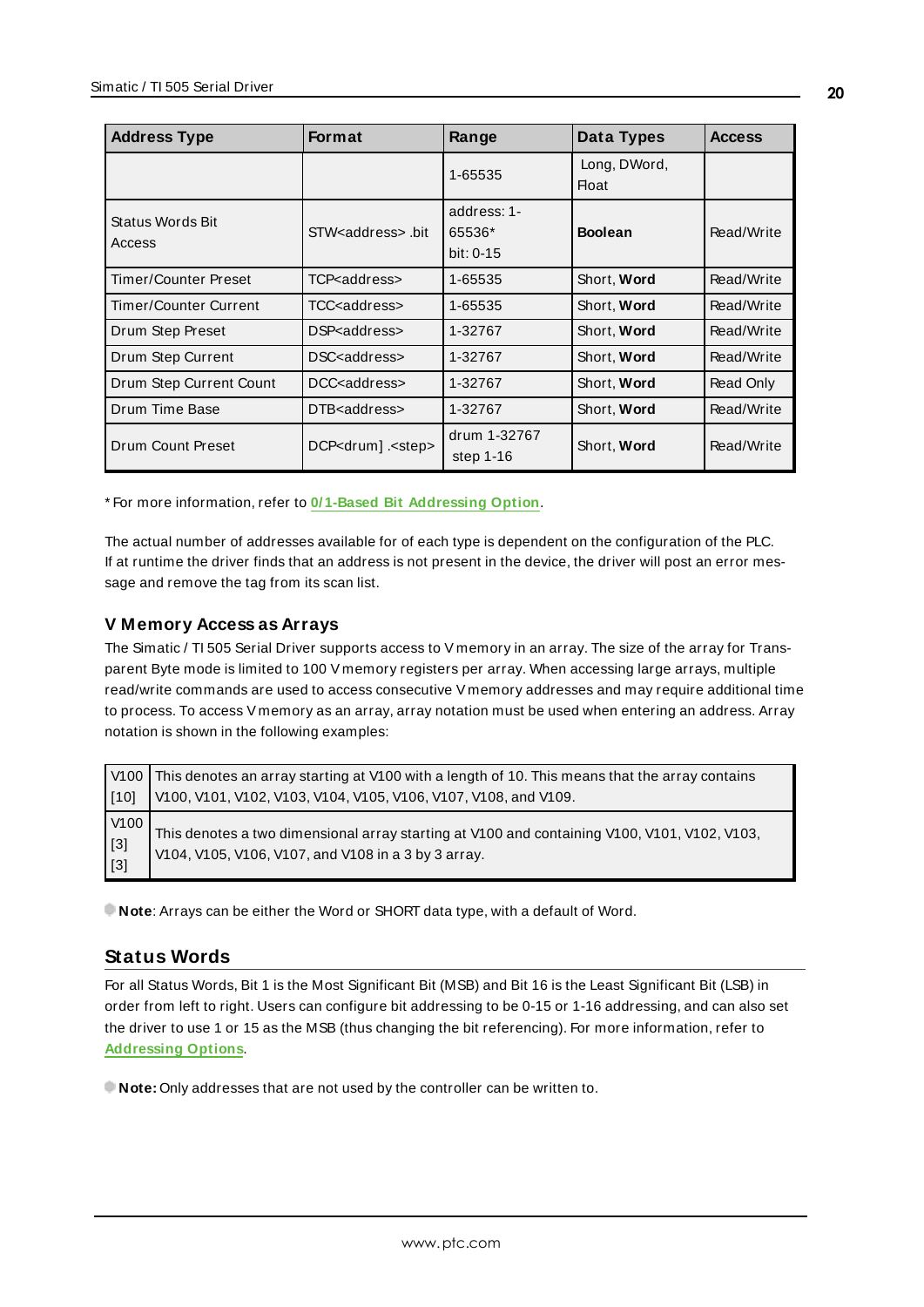| Register           | <b>Description</b>                                                                                                                                                                                                                                                                                                                                                                                                                                                                                                                         |   | $CP525$ $CP545$ | CP565 | <b>CTI</b><br>2500 |
|--------------------|--------------------------------------------------------------------------------------------------------------------------------------------------------------------------------------------------------------------------------------------------------------------------------------------------------------------------------------------------------------------------------------------------------------------------------------------------------------------------------------------------------------------------------------------|---|-----------------|-------|--------------------|
| STW00001           | Non-Fatal Errors.<br>Bit 4, 1 = Password has been entered.<br>Bit $5, 1$ = Password has been entered and disabled.<br>Bit 6, 1 = User program error. $*$<br>Bit $7, 1$ = Subroutine stack overflow.<br>Bit $8, 1$ = Time of day clock failure.<br>Bit 10 = Special function module communication error.<br>Bit 11, 1 = Previous RLL instruction failed.<br>Bit 12, 1 = I/O module failure or I/O module configuration<br>mismatch.<br>Bit 13, 1 = Communication port failure.<br>Bit 14, $1 =$ Scan overrun.<br>Bit 15, $1 =$ Battery low. | X | X               | x     | x                  |
| STW00002           | Base Control Status. Each bit reflects the status of a<br>single base.<br>$0 =$ Status is good.<br>1 = Base is not present or has a problem.<br><b>Bit 1, Base 15</b><br>Bit 2, Base 14<br><b>Bit 3, Base 13</b><br><b>Bit 4, Base 12</b><br><b>Bit 5, Base 11</b><br>Bit 6, Base 10<br>Bit 7, Base 9<br>Bit 8, Base 8<br>Bit 9, Base 7<br>Bit 10, Base 6<br>Bit 11, Base 5<br>Bit 12, Base 4<br>Bit 13, Base 3<br>Bit 14, Base 2<br>Bit 15, Base 1<br>Bit 16, Base 0                                                                      | X | X               | х     | x                  |
| STW00003-<br>00009 | Profibus DP Server Status.<br>Each bit is 0 if a server is present, or 1 if the server is<br>missing or failed.<br>STW03 Bit 1-16 server addresses 16-1.<br>STW04 Bit 1-16 server addresses 32-17.<br>STW05 Bit 1-16 server addresses 48-33.<br>STW06 Bit 1-16 server addresses 64-49.<br>STW07 Bit 1-16 server addresses 80-65.<br>STW08 Bit 1-16 server addresses 96-81.<br>STW09 Bit 1-16 server addresses 112-97.                                                                                                                      | X | X               | x     | x                  |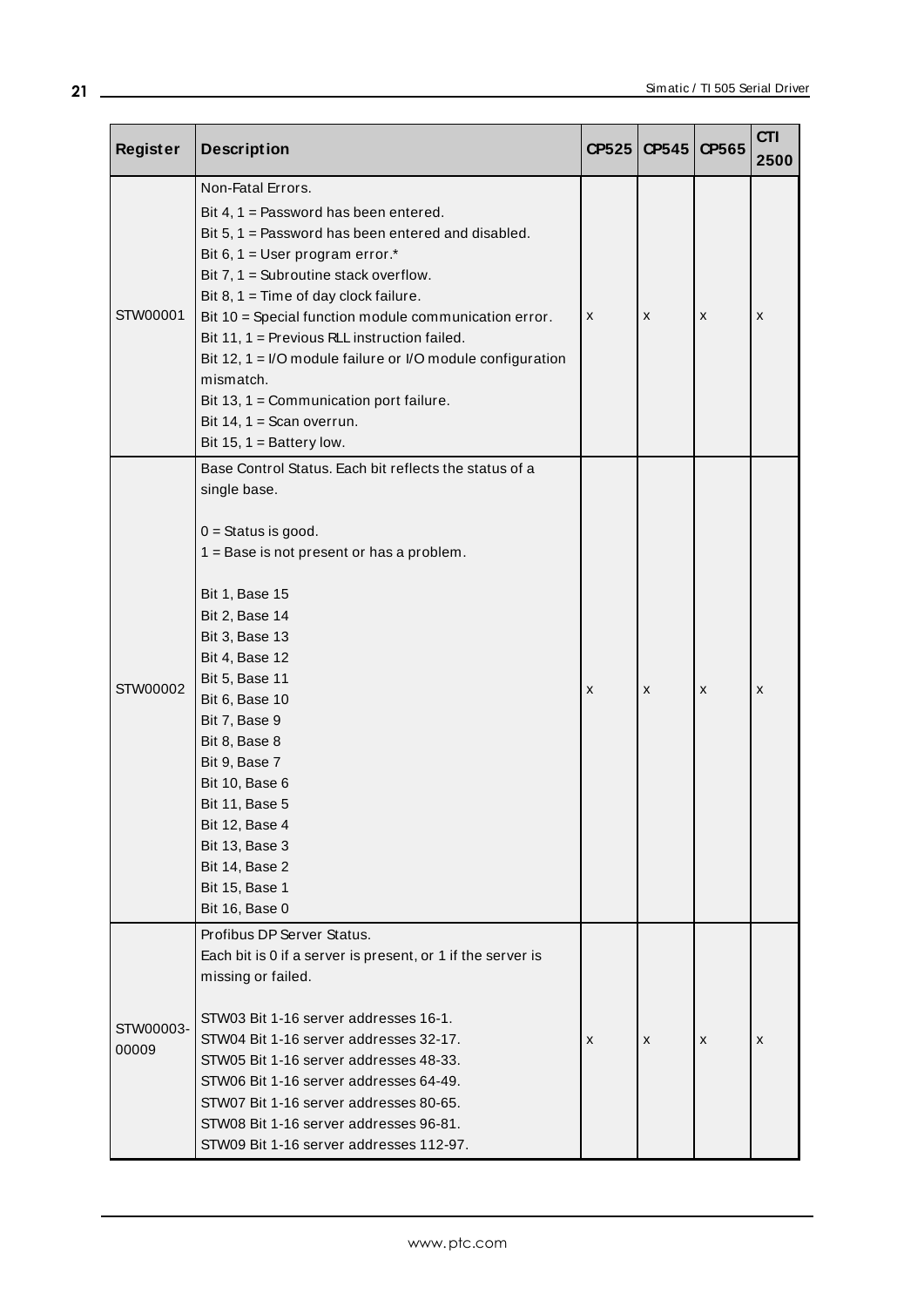| <b>Register</b>    | <b>Description</b>                                                                                                                                                                                | CP525          | CP545 | CP565              | <b>CTI</b><br>2500 |
|--------------------|---------------------------------------------------------------------------------------------------------------------------------------------------------------------------------------------------|----------------|-------|--------------------|--------------------|
| STW00010           | Contains the value of the previous dynamic scan time.                                                                                                                                             | $\pmb{\times}$ | x     | $\pmb{\mathsf{x}}$ | X                  |
| STW00011           | Indicates the status of the modules in the Local Base<br>(Base 0). Each bit indicates a module in a slot.<br>$0 = Good.$<br>1 = Module not present or failed.<br>Bit $1 - 16 =$ Module $16 - 1$ . | x              | x     | X                  | x                  |
| STW00012-<br>00026 | Status bits for modules in Bases 1 - 15, STW012 = Base<br>1<br>Bit range is the same as for STW011.                                                                                               | X              | x     | X                  | x                  |
| STW00027-<br>00138 | This range of Status Words apply to the Profibus DP<br>Server channels if present. STW027 is server 1 STW138<br>is server 112.<br>Bit range is the same as for STW011.                            | x              | x     | X                  | x                  |
| STW00139           | This Status Word provides a count of the discrete points<br>(X/Y or C) that are currently forced.                                                                                                 | X              | x     | X                  | x                  |
| STW00140           | This Status Word provides a count of the word points<br>(WX/WY) that are currently forced.                                                                                                        | X              | x     | x                  | x                  |
| STW00141-<br>00144 | Date, Time, and Day of Week.                                                                                                                                                                      | N/A            | N/A   | N/A                | N/A                |
| <b>STW141</b>      | Bit 1-4, Year tens digit.<br>Bit 5-8, Year units digit.<br>Bit 9-12, Month tens digit.<br>Bits 13-16, Month units.                                                                                | X              | x     | X                  | x                  |
| <b>STW142</b>      | Bit 1-4, Day - Tens digit.<br>Bit 5-8, Day - Units digit.<br>Bit 9-12, Hour - Tens digit.<br>Bit 13-16, Hour - Units digit.                                                                       | x              | x     | x                  | x                  |
| <b>STW143</b>      | Bit 1-4, Minute - Tens digit.<br>Bit 5-8, Minute - Units digit.<br>Bit 9-12, Seconds - Tens digit.<br>Bit 13-16, Seconds - Units digit.                                                           | X              | x     | X                  | X                  |
| <b>STW144</b>      | Bit 1-4, Seconds - Tenths digit.<br>Bit 5-8, Seconds - Hundredths digit.<br>Bit 9-12, Not used - Always 0.<br>Bit 13-16, Day of the week.                                                         | X              | x     | X                  | x                  |
| STW00145           | Receive Error Counts.                                                                                                                                                                             | X              | x     | X                  | x                  |
| STW00146           | Timeout Counts.                                                                                                                                                                                   | X              | X     | X                  | x                  |
| STW00147           | This Status Word records the number of times that the<br>Profibus-DP Servers have failed to respond to a request<br>from the Series 505 or CTI 2500 CPU since the most<br>recent restart.         | x              | x     | X                  | x                  |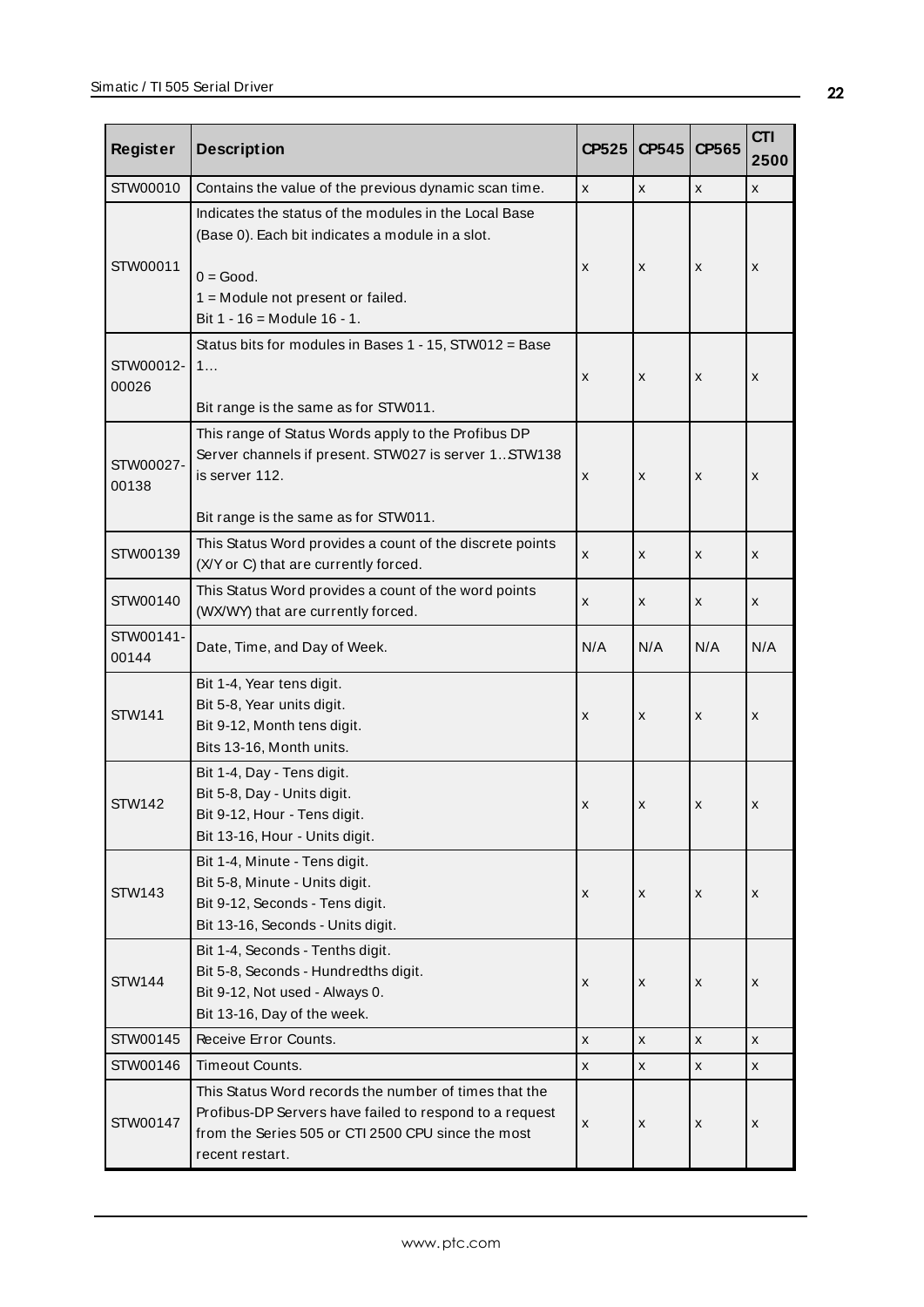| Register           | <b>Description</b>                                                                                                                                                                                                                                                                                                                                                                                                                                                                                                                                                                                                                                                                                                                                | CP525 | CP545 | CP565 | <b>CTI</b><br>2500 |
|--------------------|---------------------------------------------------------------------------------------------------------------------------------------------------------------------------------------------------------------------------------------------------------------------------------------------------------------------------------------------------------------------------------------------------------------------------------------------------------------------------------------------------------------------------------------------------------------------------------------------------------------------------------------------------------------------------------------------------------------------------------------------------|-------|-------|-------|--------------------|
| STW00148           | This Status Word records the number of times that the<br>Profibus-DP I/O channel has experienced a loss of token<br>since the most recent restart.                                                                                                                                                                                                                                                                                                                                                                                                                                                                                                                                                                                                | X     | X     | x     | x                  |
| STW00149-<br>00160 | Reserved.                                                                                                                                                                                                                                                                                                                                                                                                                                                                                                                                                                                                                                                                                                                                         | N/A   | N/A   | N/A   | N/A                |
| STW00161           | Special Function Processor Fatal Error.<br>Bit $1, 1 = ROM error$ .<br>Bit $2, 1 = RAM error$ .<br>Bit 3, $1 =$ Operating System error.<br>Bit 4, 1 = Invalid control block encountered.<br>Bit $5, 1 =$ Diagnostic failure.<br>Bit $7, 1 = S$ Memory is inconsistent.<br>Bit $8 =$ Special function program received from RLL is<br>invalid.                                                                                                                                                                                                                                                                                                                                                                                                     | X     | X     | x     | x                  |
| STW00162           | Special Function Processor Non-Fatal Errors.<br>Bit 1, 1 = Port 1 communication error.**<br>Bit $3, 1$ = Port overrun error.<br>Bit 4, $1 =$ Analog alarm overrun error.<br>Bit 5, 1 = Cyclic special function programs overrun error.<br>Bit $6, 1$ = Normal special function program queue is full.<br>Bit $7, 1$ = Priority special function program queue is full.<br>Bit $8, 1$ = Cyclic special function program queue is full.<br>Bit $9, 1 =$ Loop calculation error.<br>Bit 10, 1 = Analog alarm calculation error.<br>Bit 11, 1 = Control block disabled.<br>Bit 12, 1 = Attempt to execute undefined special function<br>program or subroutine.<br>Bit 13, 1 = Attempt to invoke restricted special function<br>program or subroutine. | x     | X     | x     | x                  |
| STW00163           | Contains the number of the ladder subroutine that caused<br>the stack overflow.                                                                                                                                                                                                                                                                                                                                                                                                                                                                                                                                                                                                                                                                   | X     | X     | X     | x                  |
| STW00164-<br>00165 | Contains the source RLL checksum (32 Bit integer).                                                                                                                                                                                                                                                                                                                                                                                                                                                                                                                                                                                                                                                                                                | X     | X     | x     | x                  |
| STW00166-<br>00167 | Contains the compiled RLL checksum (32 Bit integer).                                                                                                                                                                                                                                                                                                                                                                                                                                                                                                                                                                                                                                                                                              | x     | x     | x     | x                  |
| STW00168           | Dual RBC Status.<br>Bit 1-16 are bases 15-0.<br>For each Bit:<br>$0 =$ Dual RBC present and good.<br>$1 =$ Error or single RBC.                                                                                                                                                                                                                                                                                                                                                                                                                                                                                                                                                                                                                   | x     | X     | X     | x                  |
| STW00169-<br>00175 | Not used.                                                                                                                                                                                                                                                                                                                                                                                                                                                                                                                                                                                                                                                                                                                                         | x     | X     | x     | x                  |
| 'STW00176          | Dual Power Supply Status.                                                                                                                                                                                                                                                                                                                                                                                                                                                                                                                                                                                                                                                                                                                         | x     | X     | x     | x                  |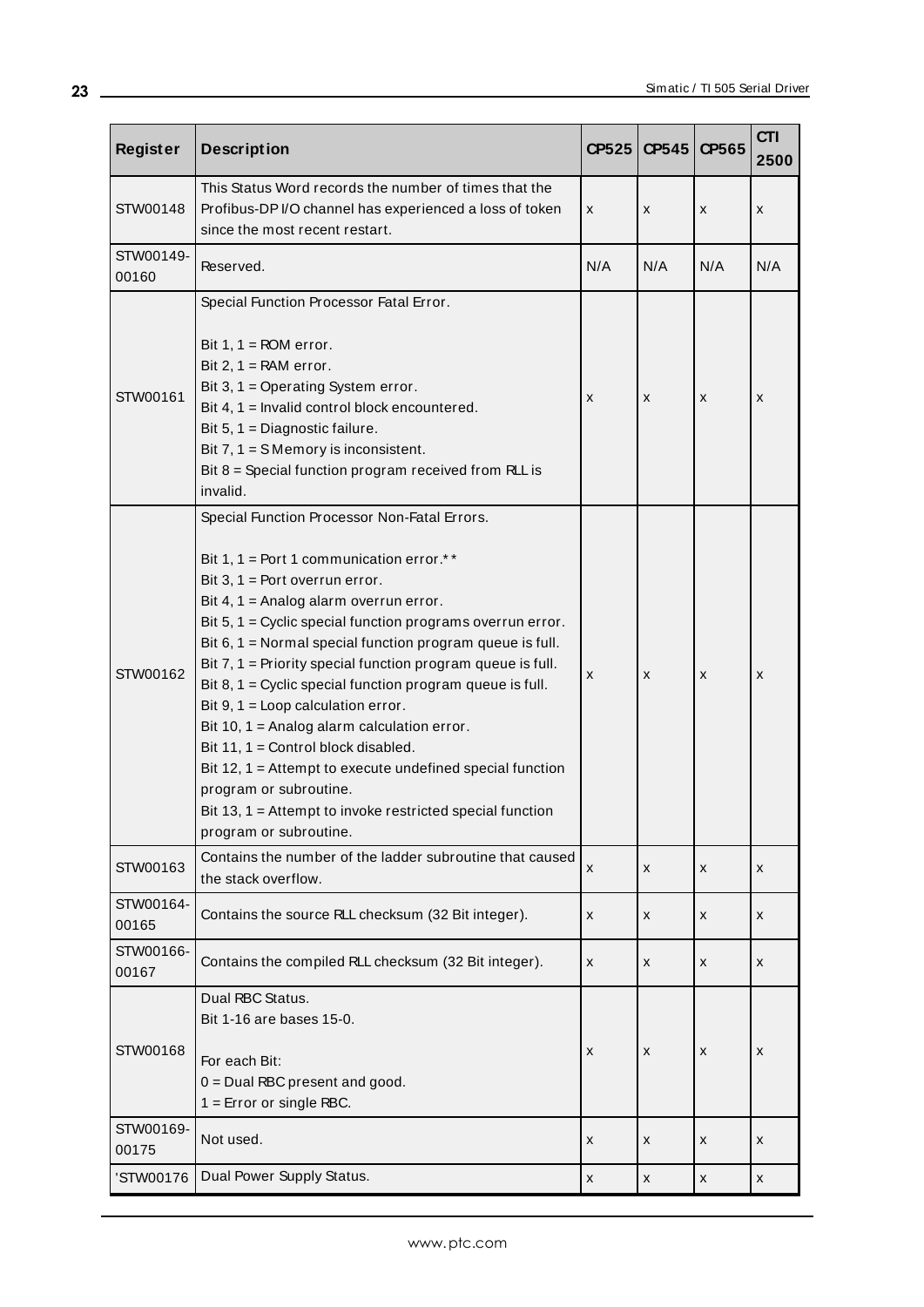| <b>Register</b>    | <b>Description</b>                                                                                                                                                                                                                                                                                                                                                                                                                                                                                                                                                                                                                                                                                                                                                                                                                                                                                                                       | <b>CP525</b> | CP545 | CP565 | <b>CTI</b><br>2500 |
|--------------------|------------------------------------------------------------------------------------------------------------------------------------------------------------------------------------------------------------------------------------------------------------------------------------------------------------------------------------------------------------------------------------------------------------------------------------------------------------------------------------------------------------------------------------------------------------------------------------------------------------------------------------------------------------------------------------------------------------------------------------------------------------------------------------------------------------------------------------------------------------------------------------------------------------------------------------------|--------------|-------|-------|--------------------|
|                    | Bit 1-16 are bases 15-0.<br>For each Bit:<br>$0 =$ Dual power supply present and good.<br>$1 =$ Error or single power supply.                                                                                                                                                                                                                                                                                                                                                                                                                                                                                                                                                                                                                                                                                                                                                                                                            |              |       |       |                    |
| STW00177-<br>00183 | Not used.                                                                                                                                                                                                                                                                                                                                                                                                                                                                                                                                                                                                                                                                                                                                                                                                                                                                                                                                | X            | x     | X     | x                  |
| STW00184           | Module Mismatch Indicator.<br>Bit $1, 1 =$ Module mismatch error.<br>Bit $5-8$ = Indicates the number of the base with the error.                                                                                                                                                                                                                                                                                                                                                                                                                                                                                                                                                                                                                                                                                                                                                                                                        | X            | x     | x     | X                  |
| STW00185-<br>00190 | Not used.                                                                                                                                                                                                                                                                                                                                                                                                                                                                                                                                                                                                                                                                                                                                                                                                                                                                                                                                | X            | x     | X     | x                  |
| STW00191           | Serial Port Print Status.                                                                                                                                                                                                                                                                                                                                                                                                                                                                                                                                                                                                                                                                                                                                                                                                                                                                                                                | $N/A$ ,      | N/A   | N/A   | X                  |
| STW00192           | Discrete Execution Scan Time - The time spent on the last<br>scan.                                                                                                                                                                                                                                                                                                                                                                                                                                                                                                                                                                                                                                                                                                                                                                                                                                                                       | x            | x     | X     | x                  |
| STW00193-<br>199   | Not used.                                                                                                                                                                                                                                                                                                                                                                                                                                                                                                                                                                                                                                                                                                                                                                                                                                                                                                                                | x            | x     | X     | x                  |
| STW00200           | User Program Error Cause (associated with Bit 6 of<br>STW001). Codes are as follows:<br>$0 = No error$ .<br>1 = Reference to an application that is not installed.***<br>2 = Attempted to unlock a flag that is not held by an applic-<br>ation.***<br>3 = Mismatched lock/unlock instructions.***<br>4 = Subroutine nesting level exceeded.<br>$5 =$ Table overflow.<br>6 = Attempted to call a non-existent subroutine.<br>7 = VMEbus access failed due to a bus error.***<br>8 = Special function program has not been compiled or<br>does not exist.<br>9 = Special function program has been disabled.<br>10= Special function program type is restricted or cyclic.<br>11 = Special function program or subroutine is being<br>edited.<br>12 = Special function program or subroutine is being<br>executed by an interrupt task.<br>13 = User-scheduled fast loop is not configured.<br>14 = User-scheduled fast loop is disabled. |              |       |       |                    |
| STW00201           | First Scan Flags.<br>Bit 1, 1 = First Run Mode scan or single scan after com-<br>pile.<br>Bit 2, 1 = First Run Mode scan or single scan after Pro-<br>gram Mode.                                                                                                                                                                                                                                                                                                                                                                                                                                                                                                                                                                                                                                                                                                                                                                         | x            | x     | х     | x                  |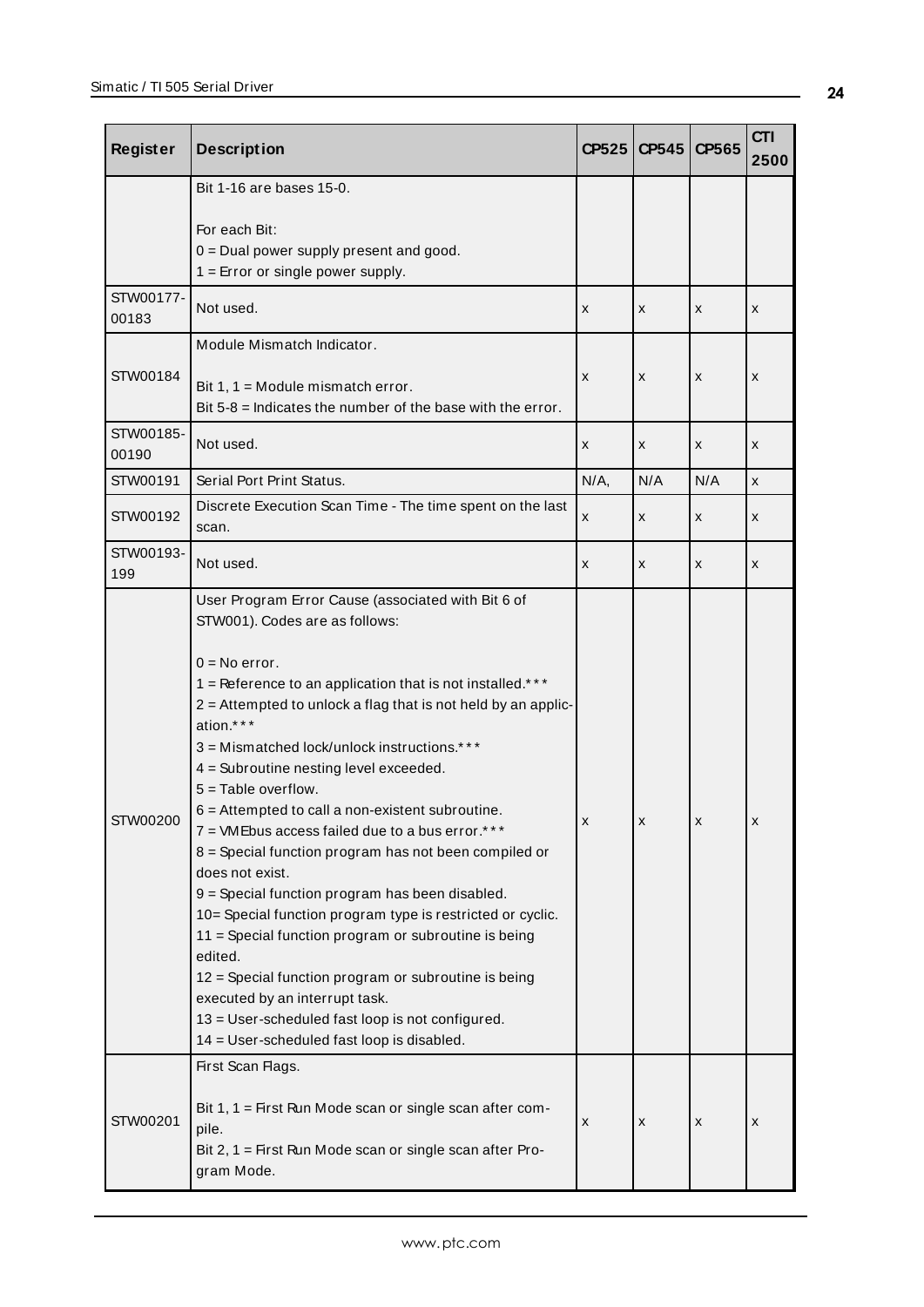| <b>Register</b>    | <b>Description</b>                                                                                                                                                                                                                                                                                                                                                                              | CP525          | CP545              | CP565 | <b>CTI</b><br>2500 |
|--------------------|-------------------------------------------------------------------------------------------------------------------------------------------------------------------------------------------------------------------------------------------------------------------------------------------------------------------------------------------------------------------------------------------------|----------------|--------------------|-------|--------------------|
|                    | Bit 3, $1 =$ First Run Mode scan after transition from Hold<br>Mode.<br>Bit $9, 1$ = First scan after battery bad power-up restart.<br>Bit 10, 1 = First scan after battery good power-up restart.<br>Bit 11, $1 =$ First scan after compile restart.<br>Bit 12, 1 = First scan after partial restart.                                                                                          |                |                    |       |                    |
| STW00202-<br>00205 | Not used.                                                                                                                                                                                                                                                                                                                                                                                       | X              | X                  | X     | X                  |
| STW00206-<br>00207 | U-Memory Checksum C0 (32 bit integer).                                                                                                                                                                                                                                                                                                                                                          | X              | x                  | x     | N/A                |
| STW00208-<br>00209 | U-Memory Checksum C1 (32 bit integer).                                                                                                                                                                                                                                                                                                                                                          | X              | x                  | x     | N/A                |
| STW00210           | Base Poll Enabled Flags.<br>Bit 1-16 are bases 15-0.<br>For each Bit:<br>$0 =$ Base cannot be polled.<br>$1 = Base can be pulled.$                                                                                                                                                                                                                                                              | X              | X                  | X     | x                  |
| STW00211-<br>00217 | Profibus Poll Enable Flags.<br>Each bit is 1 if the server is defined and enabled.<br>STW211 Bit 1-16 server addresses 16-1.<br>STW212 Bit 1-16 server addresses 32-17.<br>STW213 Bit 1-16 server addresses 48-33.<br>STW214 Bit 1-16 server addresses 64-49.<br>STW215 Bit 1-16 server addresses 80-65.<br>STW216 Bit 1-16 server addresses 96-81.<br>STW217 Bit 1-16 server addresses 112-97. | X              | x                  | x     | x                  |
| STW00218           | Not used.                                                                                                                                                                                                                                                                                                                                                                                       | X              | x                  | x     | x                  |
| STW00219           | RLL Task Overrun.<br>Bit 1, Task 1: $0 = Good$ , 1 = Task scan cycle overrun.<br>Bit 2, Task 2: $0 = Good$ , 1 = Task scan cycle overrun.                                                                                                                                                                                                                                                       | X              | X                  | x     | N/A                |
| STW00220           | Interrupting Slots in Local Base.<br>Bit 1-16 are slots 16-1.<br>For each Bit:<br>1 = Interrupt request active at module located in this slot.                                                                                                                                                                                                                                                  | X              | X                  | N/A   | N/A                |
| STW00221           | Module Interrupt Request Count.                                                                                                                                                                                                                                                                                                                                                                 | X              | $\pmb{\mathsf{x}}$ | N/A   | N/A                |
| STW00222           | Spurious Interrupt Count.                                                                                                                                                                                                                                                                                                                                                                       | N/A            | N/A                | X     | N/A                |
| STW00223-<br>00224 | Binary Time of Day (32 bit integer).                                                                                                                                                                                                                                                                                                                                                            | X              | x                  | x     | x                  |
| STW00225           | Binary Relative Day (with 1/1/1984 being day 0).                                                                                                                                                                                                                                                                                                                                                | $\pmb{\times}$ | X                  | x     | X                  |
| STW00226           | Time of Day Status.                                                                                                                                                                                                                                                                                                                                                                             | x              | x                  | x     | X                  |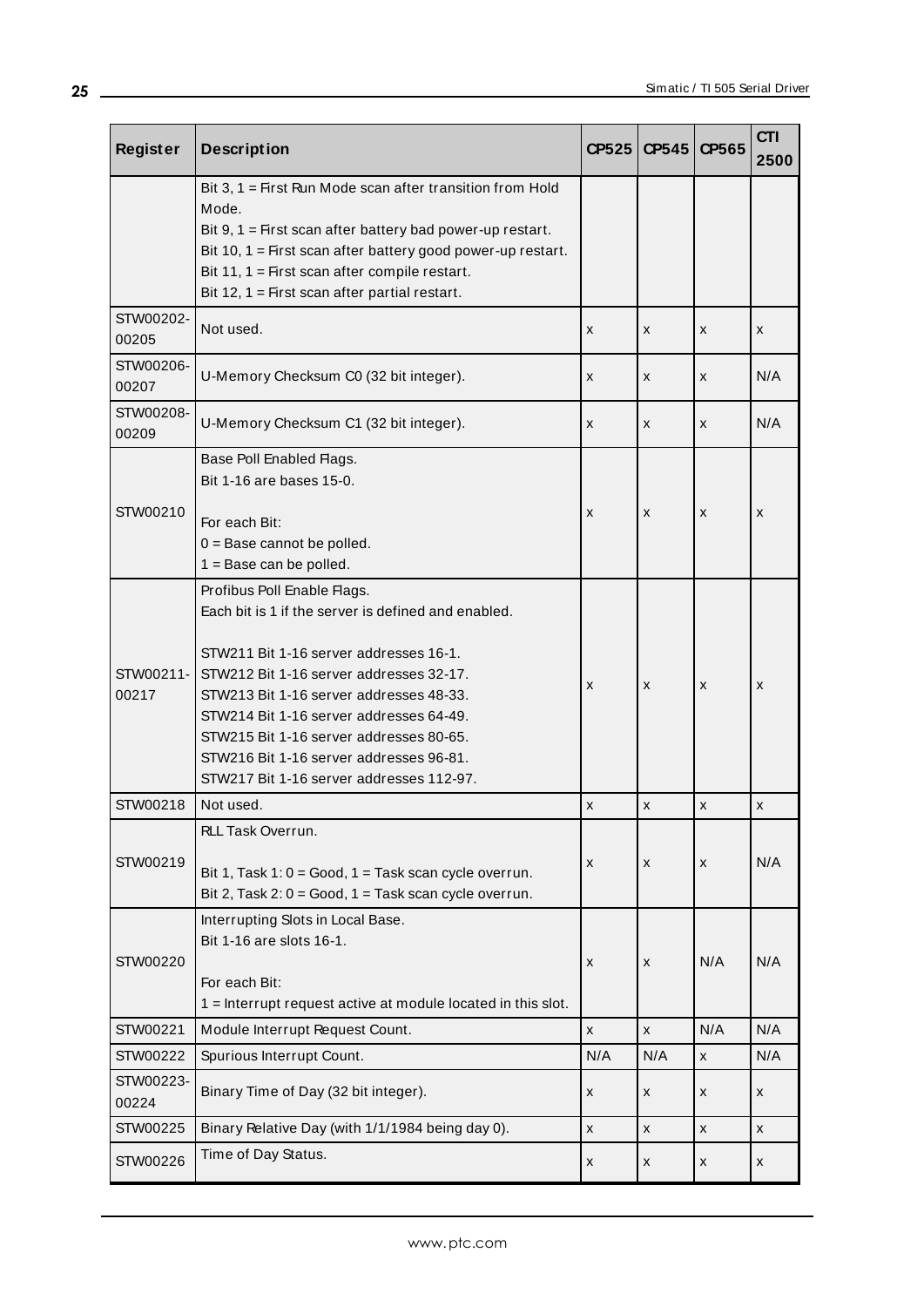| <b>Register</b>    | <b>Description</b>                                                                                                                                                                                                                                                                                                                                                                                                                                    | CP525 | <b>CP545</b> | CP565 | <b>CTI</b><br>2500 |
|--------------------|-------------------------------------------------------------------------------------------------------------------------------------------------------------------------------------------------------------------------------------------------------------------------------------------------------------------------------------------------------------------------------------------------------------------------------------------------------|-------|--------------|-------|--------------------|
|                    | Bit $1, 1$ = Current time is prior to the time reported in the<br>last task 1 RLL scan.<br>Bit 2-9, Reserved.<br>Bit 10, $1 =$ Time is valid.<br>Bit 11, $1 =$ Time synchronization is over a network.<br>Bit 12-13, Time Resolution.<br>$00 = .001$ second.<br>$01 = .01$ second.<br>$02 = .1$ second.<br>$03 = 1$ second.<br>Bit 14, $1 =$ Time synchronization error.<br>Bit 15, 1 = No time synchronization input for the time<br>transmitter.    |       |              |       |                    |
| STW00227-<br>00228 | <b>Bus Error Access Address.</b>                                                                                                                                                                                                                                                                                                                                                                                                                      | N/A   | N/A          | x     | N/A                |
| STW00229-<br>00230 | Bus Error Program Offset.                                                                                                                                                                                                                                                                                                                                                                                                                             | N/A   | N/A          | x     | N/A                |
| STW0231            | Profibus DP I/O Status.<br>Bit $1, 1 = DP$ in operate state.<br>Bit 2, $1 = DP$ in clear state.<br>Bit 3, $1 =$ Error: Unable to download configuration to the<br>Profibus interface.<br>Bit 4, 1 = Error: Unable to retrieve server diagnostics from<br>the interface.<br>Bit $5, 1 = DP$ bus error.<br>Bit 16, $1 = DP$ I/O bus system in not configured.                                                                                           | X     | X            | x     | x                  |
| STW00232-<br>00238 | Profibus I/O Diagnostics Status.<br>Each bit is 1 if the server signals a diagnostic that has not<br>been read by a RSD RLL instruction.<br>STW232 Bit 1-16 server addresses 16-1.<br>STW233 Bit 1-16 server addresses 32-17.<br>STW234 Bit 1-16 server addresses 48-33.<br>STW235 Bit 1-16 server addresses 64-49.<br>STW236 Bit 1-16 server addresses 80-65.<br>STW237 Bit 1-16 server addresses 96-81.<br>STW238 Bit 1-16 server addresses 112-97. | X     | X            | X     | x                  |
| STW00239-<br>00240 | Source Special Function Program/Subroutine Checksum.                                                                                                                                                                                                                                                                                                                                                                                                  | X     | x            | x     | x                  |
| STW00241-<br>00242 | Compiled Special Function Program/Subroutine Check-<br>sum.                                                                                                                                                                                                                                                                                                                                                                                           | X     | X            | x     | x                  |
| STW00243           | Reserved.                                                                                                                                                                                                                                                                                                                                                                                                                                             | N/A   | N/A          | N/A   | X                  |
| STW00244           | Additional Control Status Flags.                                                                                                                                                                                                                                                                                                                                                                                                                      | N/A   | N/A          | N/A   | x                  |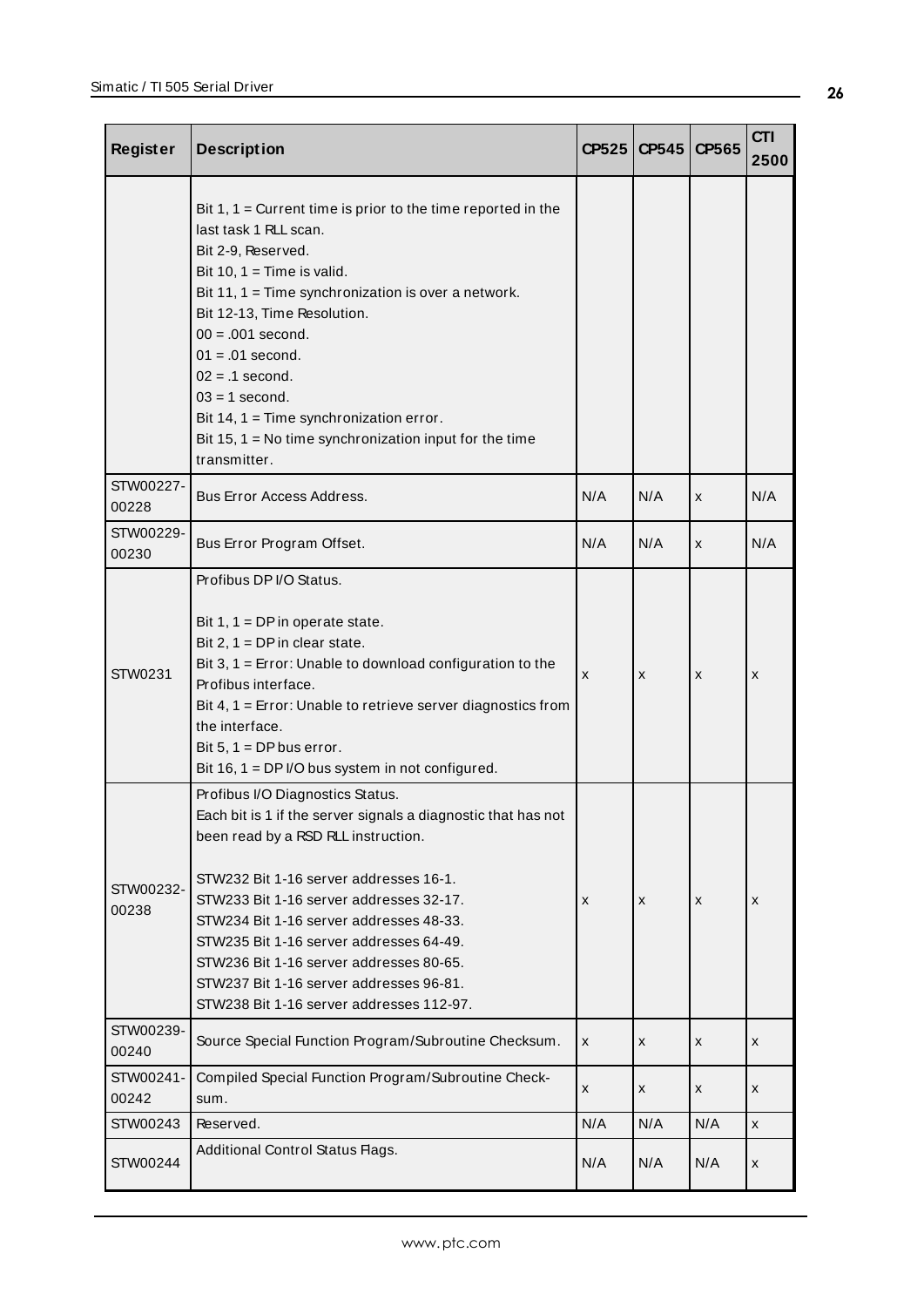| <b>Register</b>    | <b>Description</b>                                                                                                                                                                                                                                                                                                                             | CP525 | CP545 | CP565 | <b>CTI</b><br>2500 |
|--------------------|------------------------------------------------------------------------------------------------------------------------------------------------------------------------------------------------------------------------------------------------------------------------------------------------------------------------------------------------|-------|-------|-------|--------------------|
|                    | Bit 1, Controller Mode $0 = Program$ Mode, $1 = Run$ Mode.<br>Bit 2, Scan Mode $0 = \text{Variable}, 1 = \text{Fixed}.$<br>Bit 3, User Program Source $0 = Ram$ , 1 = Flash.<br>Bit 4, Ethernet Port Link Status 1 = Connected.<br>Bit 5, TCP/IP Network Status 1 = Operational.<br>Bit 6, Duplicate IP Address Status 1 = Duplicate Detected. |       |       |       |                    |
| STW00245           | <b>Additional Controller Error Status.</b><br>Bit $1, 1$ = Fatal error present.<br>Bit 2, Reserved.<br>Bit 3, 1 = One or more remote bases are not com-<br>municating.                                                                                                                                                                         | N/A   | N/A   | N/A   | X                  |
| STW00246           | Fatal Error Code. This contains the fatal error code when<br>a fatal error is present.                                                                                                                                                                                                                                                         | N/A   | N/A   | N/A   | X                  |
| STW00247-<br>00257 | CTI Support Diagnostics.                                                                                                                                                                                                                                                                                                                       | N/A   | N/A   | N/A   | x                  |
| STW00259           | Product Serial Number.                                                                                                                                                                                                                                                                                                                         | N/A   | N/A   | N/A   | X                  |
| STW00260           | Firmware Major Release Number.                                                                                                                                                                                                                                                                                                                 | N/A   | N/A   | N/A   | X                  |
| STW00261           | Firmware Minor Release Number.                                                                                                                                                                                                                                                                                                                 | N/A   | N/A   | N/A   | x                  |
| STW00262-<br>00298 | CTI Support Diagnostics.                                                                                                                                                                                                                                                                                                                       | N/A   | N/A   | N/A   | x                  |
| STW00299           | Peak Scan Time.                                                                                                                                                                                                                                                                                                                                | N/A   | N/A   | N/A   | X                  |
| STW00300-<br>454   | CTI Support Statistics.                                                                                                                                                                                                                                                                                                                        | N/A   | N/A   | N/A   | X                  |
| STW00455-<br>00469 | Remote Base Receive Errors. This contains the number of<br>times that the controller encountered an error reading<br>the response message from the remote base.<br>STW 455 corresponds to remote base 1.<br>STW 456 - STW 469 correspond to remote bases 2 - 15.                                                                               | N/A   | N/A   | N/A   | x                  |
| STW00470           | Not used.                                                                                                                                                                                                                                                                                                                                      | N/A   | N/A   | N/A   | X                  |
| STW00471-<br>00485 | Abnormal Logoff Count - Remote Base 1 - 15. This con-<br>tains the number of times that the controller stopped com-<br>municating with the remote base due to communications<br>errors or response timeouts.<br>STW 471 corresponds to remote base 1.<br>STW 472 - STW 485 correspond to remote bases 2 - 15.                                  | N/A   | N/A   | N/A   | x                  |
| STW00486           | Not used.                                                                                                                                                                                                                                                                                                                                      | N/A   | N/A   | N/A   | X                  |
| STW00487-<br>00501 | Timeout Count – Remote Base $1 - 15$ . This contains the<br>number of times that the base failed to respond to a<br>request from the controller within the specified time.<br>STW 487 corresponds to remote base 1.<br>STW 488 - STW 501 correspond to remote bases 2 - 15.                                                                    | N/A   | N/A   | N/A   | x                  |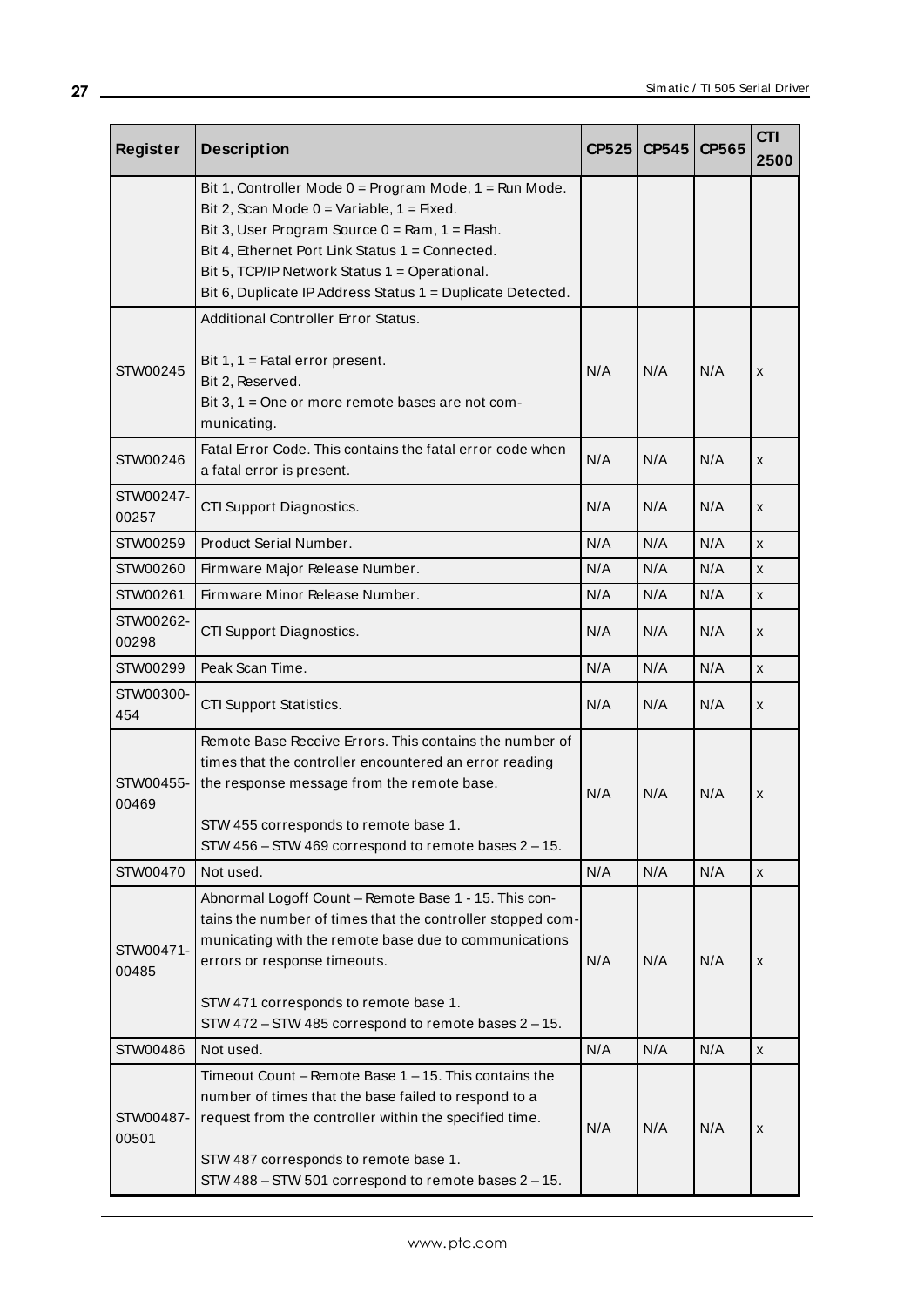- \* For more information, refer to the register "STW200".
- \* \* Not used by the CTI 2500.
- \* \* \* This is only for CP575.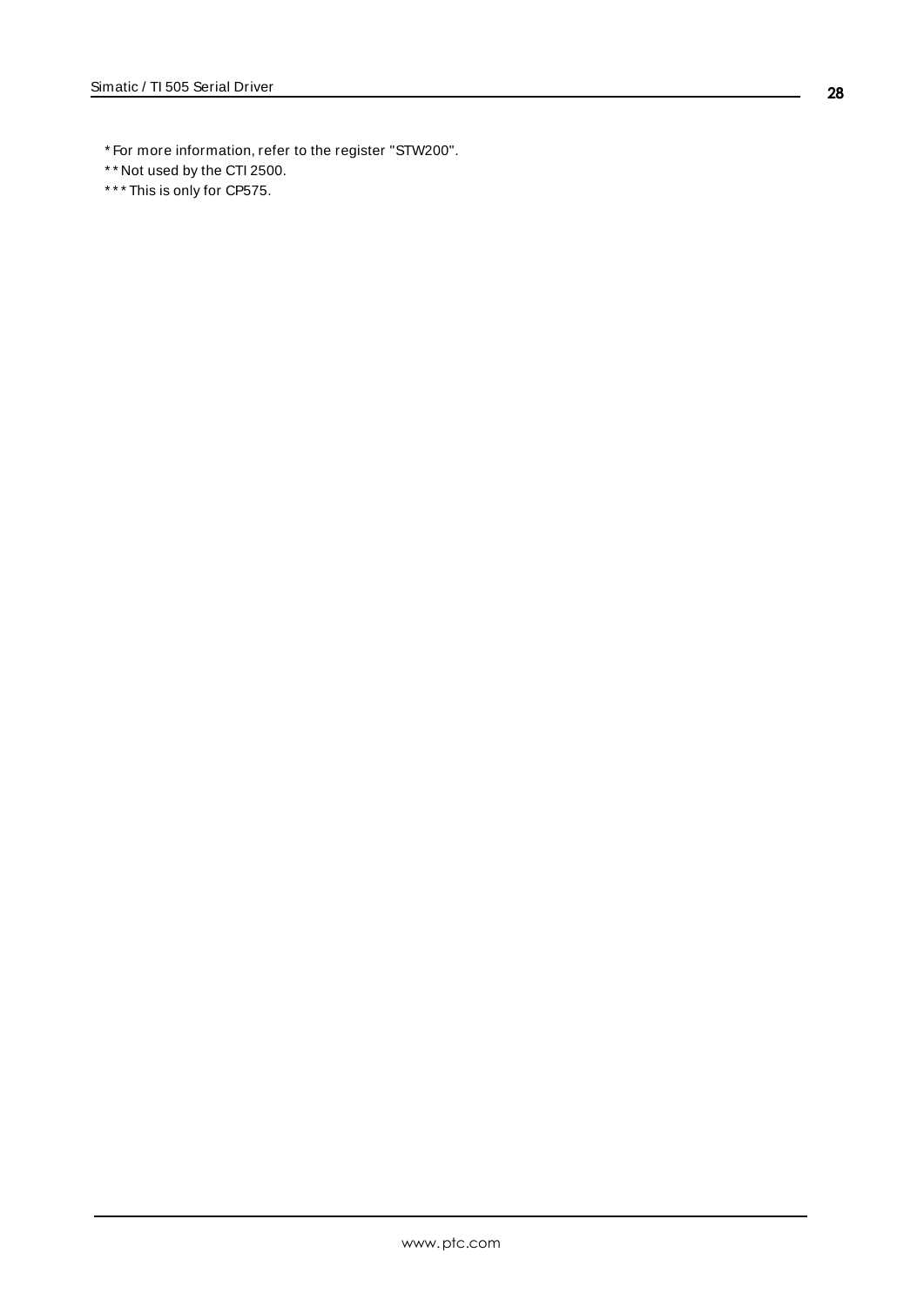### <span id="page-28-0"></span>**Error Descriptions**

The following error/warning messages may be generated. Click on the link for a description of the message.

#### **Address Validation**

**[M issing](#page-28-1) address Device address ['<address>'](#page-28-2) contains a syntax error Address ['<address>'](#page-29-0) is out of range for the specified device or register Data Type '<type>' is not valid for device address ['<address>'](#page-29-1) Device address ['<address>'](#page-29-2) is Read Only Array size is out of range for address ['<address>'](#page-29-3) Array support is not available for the specified address: ['<address>'](#page-30-0)**

#### **Serial Communications**

**[COM n](#page-30-1) does not exist Error [opening](#page-30-2) COM n COM n is in use by another [application](#page-30-3) Unable to set comm [properties](#page-31-0) on COM n [Communications](#page-31-2) error on '<channel name>' [<error mask>]**

#### **Device Status Messages**

**Device '<device name>' is not [responding](#page-32-0) Unable to write to ['<address>'](#page-32-1) on device '<device name>'**

#### **Device Specific Messages**

**Unable to write tag ['<address>'](#page-33-0) for device '<device name> : Error code <code> Unable to read block starting at ['<address>'](#page-33-1) for device '<device name>' : Error code [<code>](#page-33-1) Bad address in block [<start address> to <end [address>\]](#page-33-2) on device '<device name>'**

<span id="page-28-1"></span>**See Also Error [Codes](#page-31-1)**

#### **Missing address**

**Error Type:** Warning

#### **Possible Cause:**

A tag address that has been specified dynamically has no length.

#### **Solution:**

<span id="page-28-2"></span>Re-enter the address in the client application.

#### **Device address '<address>' contains a syntax error**

### **Error Type:**

Warning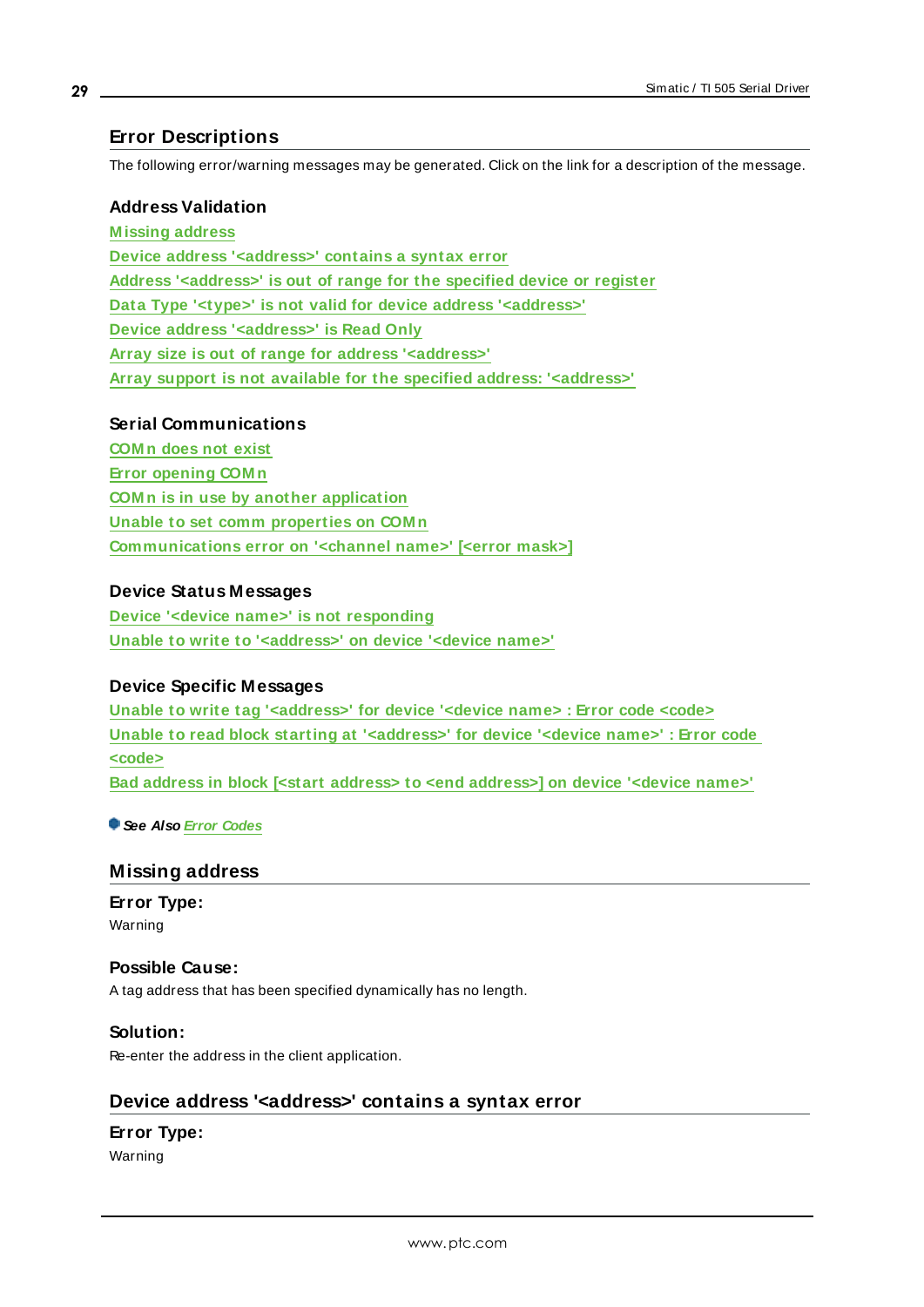#### **Possible Cause:**

A tag address that has been specified dynamically contains one or more invalid characters.

#### **Solution:**

<span id="page-29-0"></span>Re-enter the address in the client application.

#### **Address '<address>' is out of range for the specified device or register**

#### **Error Type:**

Warning

#### **Possible Cause:**

A tag address that has been specified dynamically references a location that is beyond the range of supported locations for the device.

#### **Solution:**

<span id="page-29-1"></span>Verify that the address is correct; if it is not, re-enter it in the client application.

#### **Data Type '<type>' is not valid for device address '<address>'**

#### **Error Type:**

Warning

#### **Possible Cause:**

A tag address that has been specified dynamically has been assigned an invalid data type.

#### **Solution:**

<span id="page-29-2"></span>Modify the requested data type in the client application.

#### **Device address '<address>' is Read Only**

#### **Error Type:**

Warning

#### **Possible Cause:**

A tag address that has been specified dynamically has a requested access mode that is not compatible with what the device supports for that address.

#### **Solution:**

<span id="page-29-3"></span>Change the access mode in the client application.

#### **Array size is out of range for address '<address>'**

#### **Error Type:**

Warning

#### **Possible Cause:**

A tag address that has been specified dynamically is requesting an array size that is too large for the address type or block size of the driver.

#### **Solution:**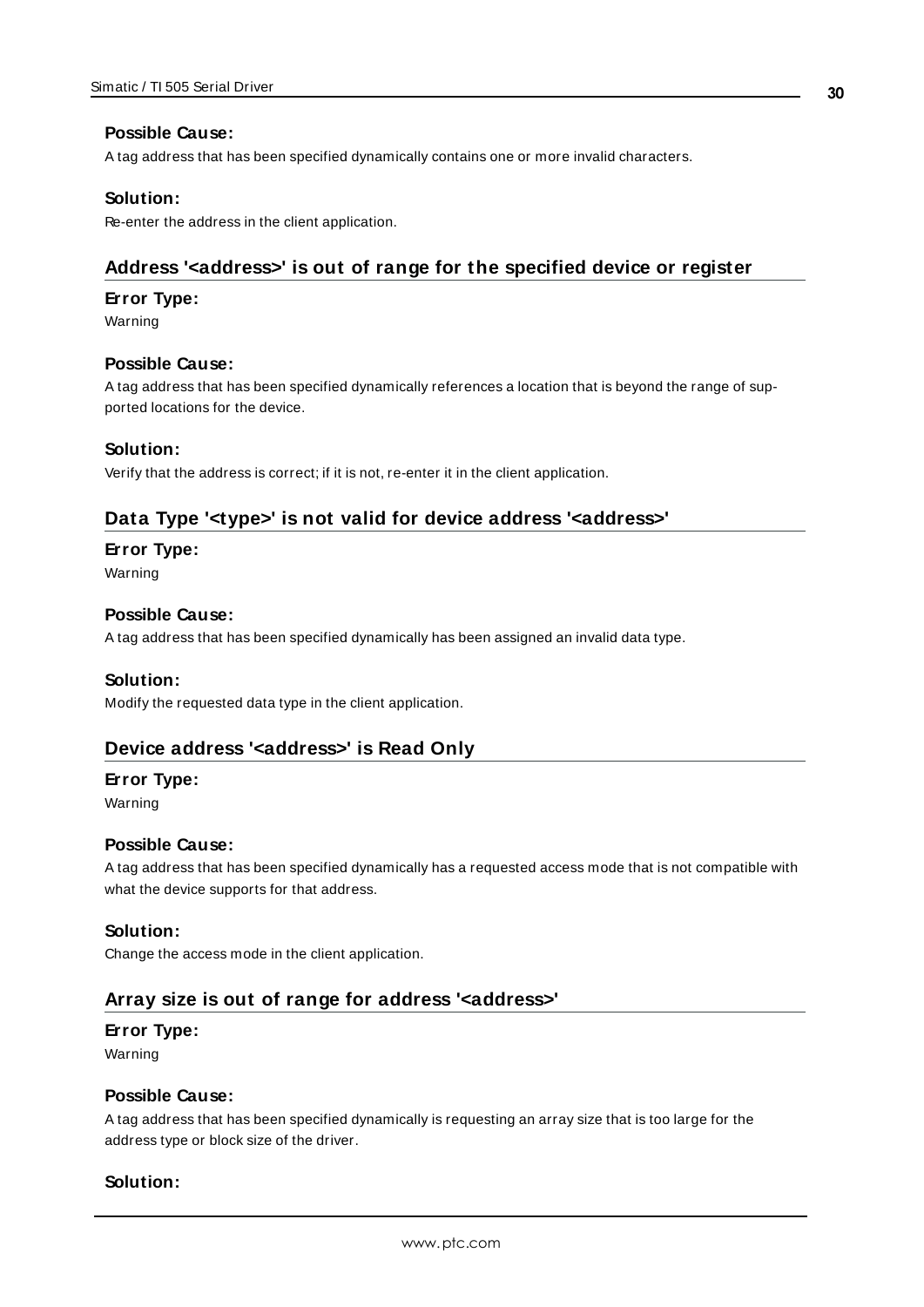Re-enter the address in the client application to specify a smaller value for the array or a different starting point.

### <span id="page-30-0"></span>**Array support is not available for the specified address: '<address>'**

#### **Error Type:**

Warning

#### **Possible Cause:**

A tag address that has been specified dynamically contains an array reference for an address type that doesn't support arrays.

#### **Solution:**

<span id="page-30-1"></span>Re-enter the address in the client application to remove the array reference or correct the address type.

#### **COMn does not exist**

#### **Error Type:**

Fatal

#### **Possible Cause:**

The specified COM port is not present on the target computer.

#### **Solution:**

<span id="page-30-2"></span>Verify that the proper COM port has been selected.

#### **Error opening COMn**

#### **Error Type:**

Fatal

#### **Possible Cause:**

The specified COM port could not be opened due an internal hardware or software problem on the target computer.

#### **Solution:**

<span id="page-30-3"></span>Verify that the COM port is functional and may be accessed by other Windows applications.

#### **COMn is in use by another application**

### **Error Type:**

Fatal

#### **Possible Cause:**

The serial port assigned to a device is being used by another application.

#### **Solution:**

Verify that the correct port has been assigned to the channel.

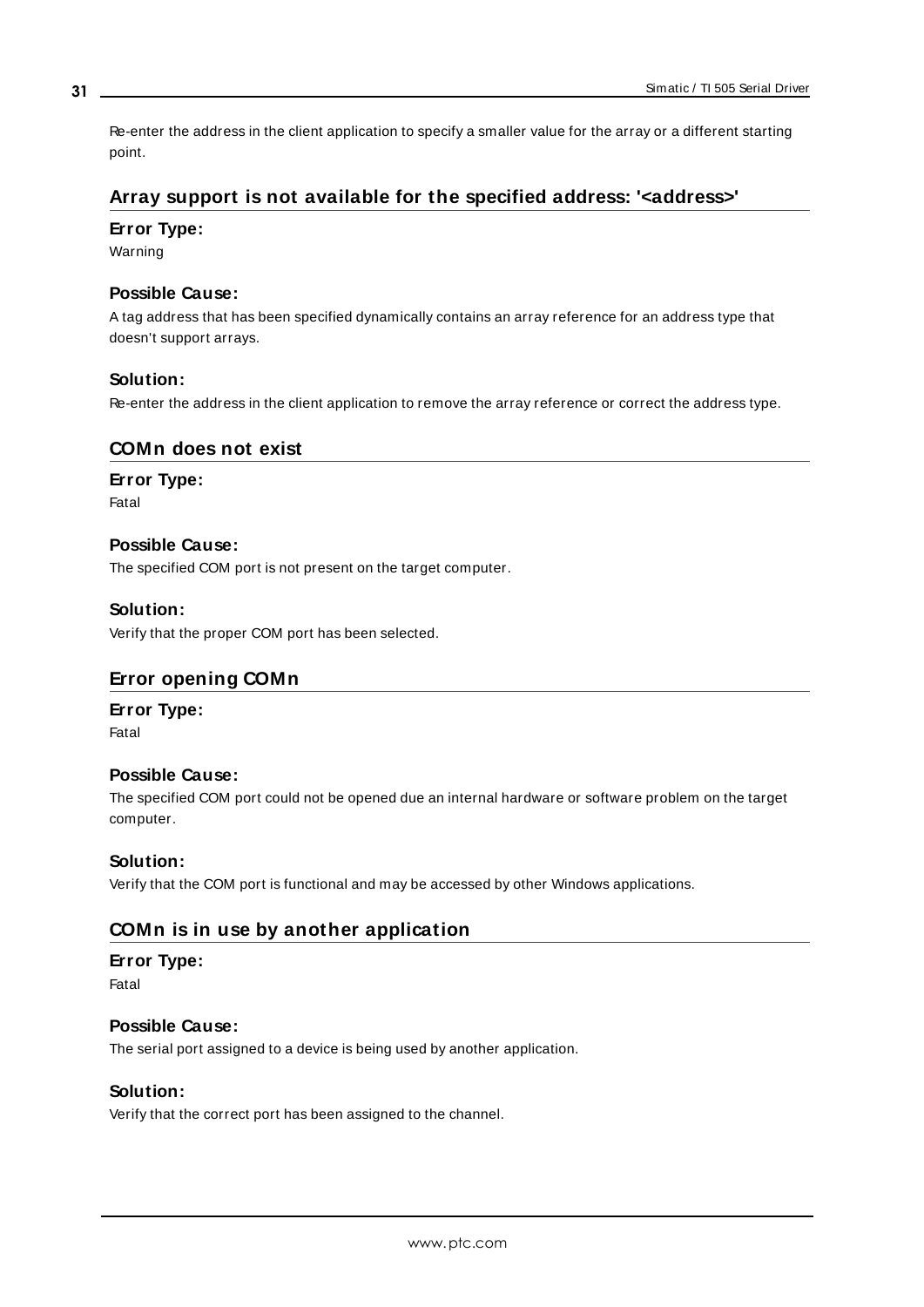#### <span id="page-31-0"></span>**Unable to set comm properties on COMn**

#### **Error Type:**

Fatal

#### **Possible Cause:**

The serial properties for the specified COM port are not valid.

#### **Solution:**

<span id="page-31-1"></span>Verify the serial properties and make any necessary changes.

#### **Error Codes**

| <b>Error Code</b> | <b>Description</b>                                       |
|-------------------|----------------------------------------------------------|
| 2                 | Address out of range                                     |
| 3                 | Requested data not found                                 |
| $\overline{4}$    | Illegal task code requested                              |
| $\overline{7}$    | Fatal error detected                                     |
| 9                 | Incorrect amount of data sent with request               |
| 10                | Illegal request in current operational mode              |
| 12                | Attempted write operation did not verify                 |
| 13                | Illegal number of ASCII characters received (NITP)       |
| 15                | Data not inserted                                        |
| 16                | Data not written                                         |
| 17                | Invalid data sent with command                           |
| 19                | The store and forward buffer is busy                     |
| 22                | Attempted to write to a protected variable               |
| 28                | Processor busy - Cannot complete the requested operation |

<span id="page-31-2"></span>**Note**: If the error code returned is 2, the driver will remove the tags in the block from its scan list.

## **Communications error on '<channel name>' [<error mask>]**

#### **Error Type:**

Serious

#### **Error Mask Definitions:**

- <span id="page-31-3"></span>**B** = Hardware break detected.
- **F** = Framing error.
- <span id="page-31-4"></span>**E**= I/O error.
- **O** = Character buffer overrun.
- <span id="page-31-5"></span>**R** = RXbuffer overrun.
- **P** = Received byte parity error.
- **T** = TXbuffer full.

### **Possible Cause:**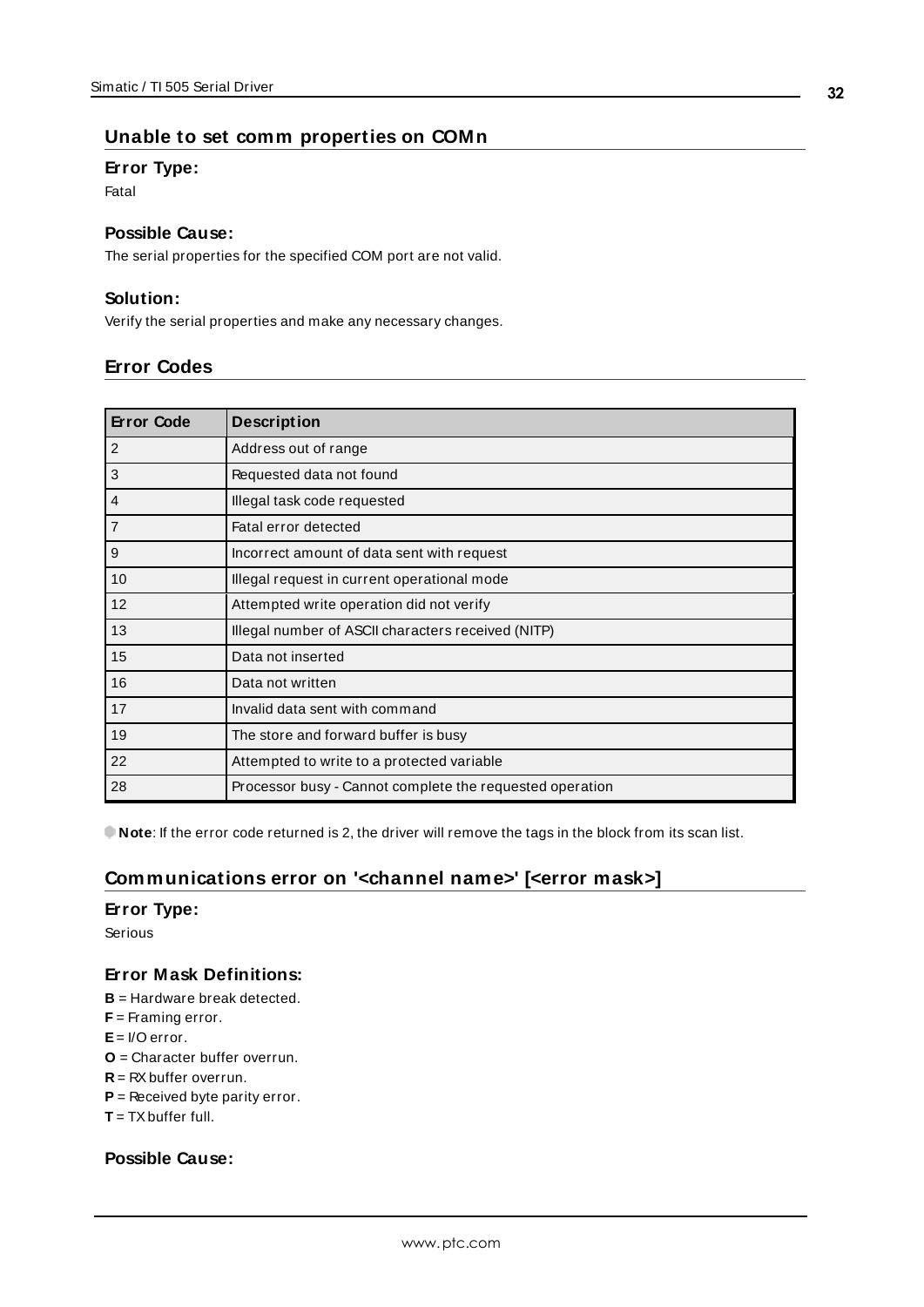- 1. The serial connection between the device and the host PC is bad.
- 2. The communications properties for the serial connection are incorrect.

#### **Solution:**

- 1. Verify the cabling between the PC and the device.
- 2. Verify that the specified communications properties match those of the device.

#### <span id="page-32-0"></span>**Device '<device name>' is not responding**

#### **Error Type:**

Serious

#### **Possible Cause:**

- 1. The serial connection between the device and the host PC is broken.
- 2. The response from the device took longer to receive than the amount of time specified in the "Request Timeout" device property.
- 3. The communications properties for the serial connection are incorrect.

#### **Solution:**

- 1. Verify the cabling between the PC and the device.
- 2. Increase the Request Timeout property so that the entire response can be handled.
- 3. Verify the baud rate selected matches that of the device.
- 4. If NITPprotocol is selected, ensure that odd parity and 7 data bits are selected.
- 5. If TB protocol is selected, ensure that no parity and 8 data bits are selected.
- 6. Make sure that RTS\_ALWAYSflow control is selected.

#### <span id="page-32-1"></span>**Unable to write to '<address>' on device '<device name>'**

#### **Error Type:**

Serious

#### **Possible Cause:**

- 1. The serial connection between the device and the host PC is broken.
- 2. The communications properties for the serial connection are incorrect.

#### **Solution:**

- 1. Verify the cabling between the PC and the device.
- 2. Verify that the specified communications properties match those of the device.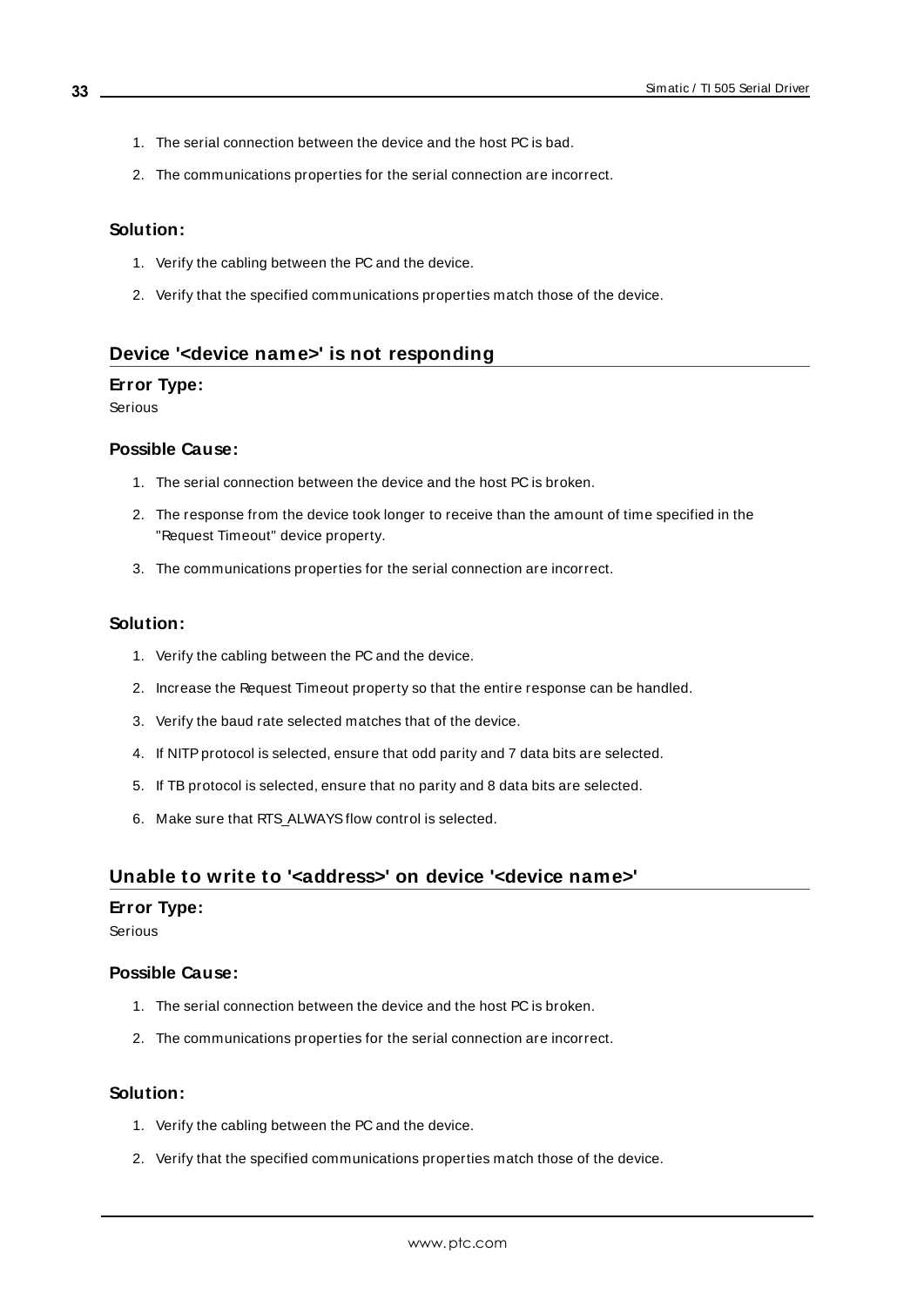## <span id="page-33-0"></span>**Unable to write tag <address> for device <device name>: Error code <code>**

#### **Error Type:**

Serious

#### **Possible Cause:**

- 1. The address does not exist in the device.
- 2. The location is read only in the device.
- 3. The device could not perform the write operation.

#### **Solution:**

Refer to the list of error codes.

<span id="page-33-1"></span>**See Also**: **Error [Codes](#page-31-1)**

## **Unable to read block starting at <address> for device <device name>: Error code <code>**

#### **Error Type:**

Serious

#### **Possible Cause:**

- 1. The address does not exist in the device.
- 2. The device could not perform the read operation.

#### **Solution:**

Refer to the list of error codes.

<span id="page-33-2"></span>**See Also**: **Error [Codes](#page-31-1)**

## **Bad address in block [<start address> to <end address>] on device '<device name>'**

#### **Error Type:**

Serious

#### **Possible Cause:**

An attempt has been made to reference a nonexistent location in the specified device.

#### **Solution:**

Verify the tags assigned to addresses in the specified range on the device and eliminate ones that reference invalid locations.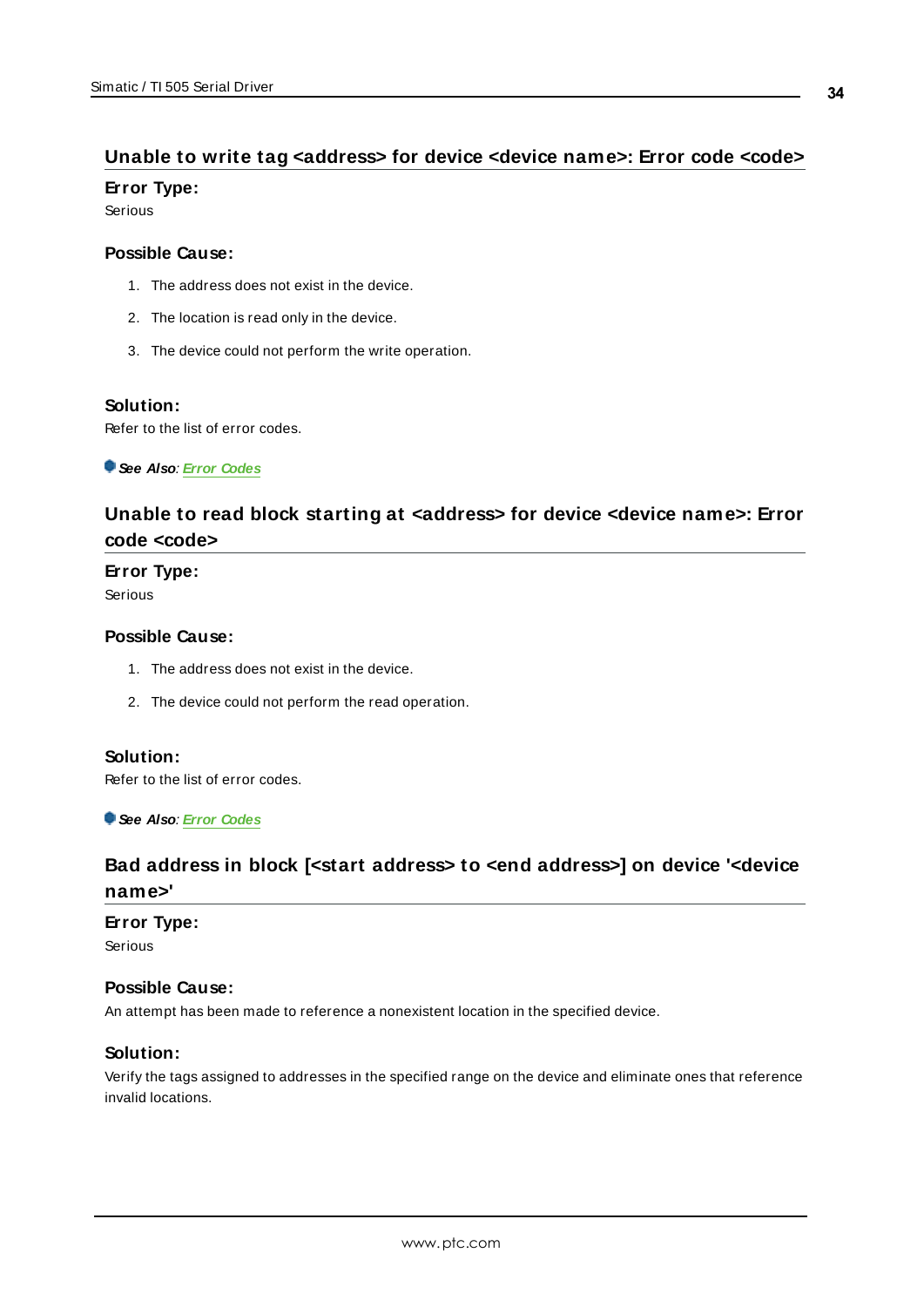# <span id="page-34-0"></span>Index

## **A**

Address Descriptions [18](#page-17-0) Addressing Options [15](#page-14-0) Array size is out of range for address '<address>' [30](#page-29-3) Array support is not available for the specified address:'<address>' [31](#page-30-0) Attempts Before Timeout [14](#page-13-1) Auto-Demotion [14](#page-13-0)

## **B**

Bad address [34](#page-33-2) Boolean [17](#page-16-1)

## **C**

Channel Assignment [11](#page-10-1) Communications error on '<channel name>' [<error mask>] [32](#page-31-2) Communications Timeouts [13-14](#page-12-1) COMn does not exist [31](#page-30-1) COMn is in use by another application [31](#page-30-3) Connect Timeout [13](#page-12-2)

## **D**

Data Collection [12](#page-11-2) Data Type '<type>' is not valid for device address '<aaddress>' [30](#page-29-1) Data Types Description [17](#page-16-0) Demote on Failure [14](#page-13-2) Demotion Period [14](#page-13-3) Device '<device name>' is not responding [33](#page-32-0) Device address '< address>' contains a syntax error [29](#page-28-2) Device address '<address>' is Read Only [30](#page-29-2) Discard Requests when Demoted [15](#page-14-1) Do Not Scan, Demand Poll Only [13](#page-12-3) Driver [11](#page-10-2)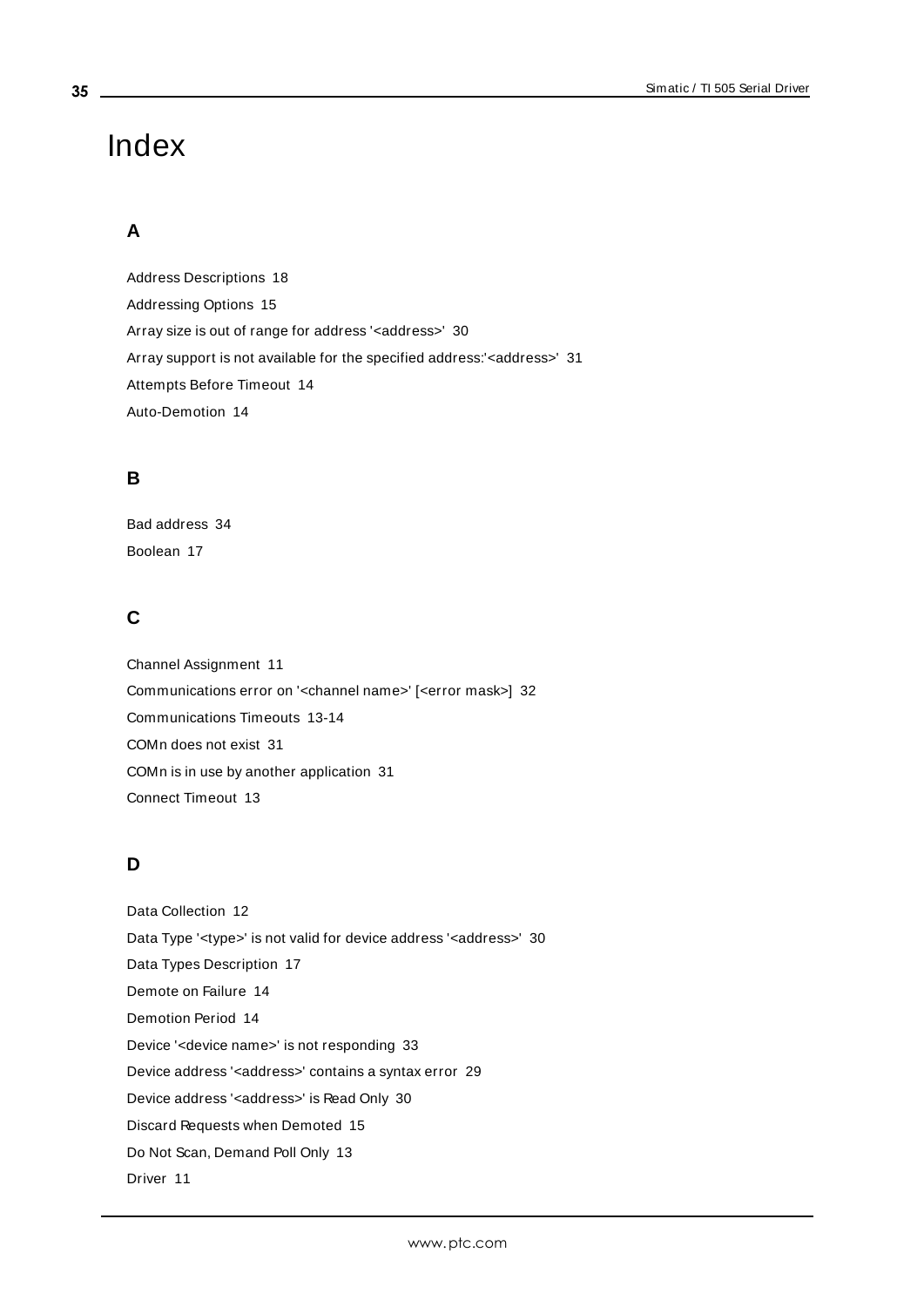DWord [17](#page-16-2)

## **E**

Error Descriptions [29](#page-28-0) Error opening COMn [31](#page-30-2)

## **F**

Float [17](#page-16-3) Framing [32](#page-31-3)

## **G**

General [11](#page-10-0)

## **I**

ID [12](#page-11-3) Identification [11](#page-10-0) Initial Updates from Cache [13](#page-12-4) Inter-Request Delay [14](#page-13-4)

## **L**

Long [17](#page-16-4)

## **M**

Mask [32](#page-31-2) Missing address [29](#page-28-1) Model [11](#page-10-3)

## **N**

Name [11](#page-10-4) Network [5](#page-4-1)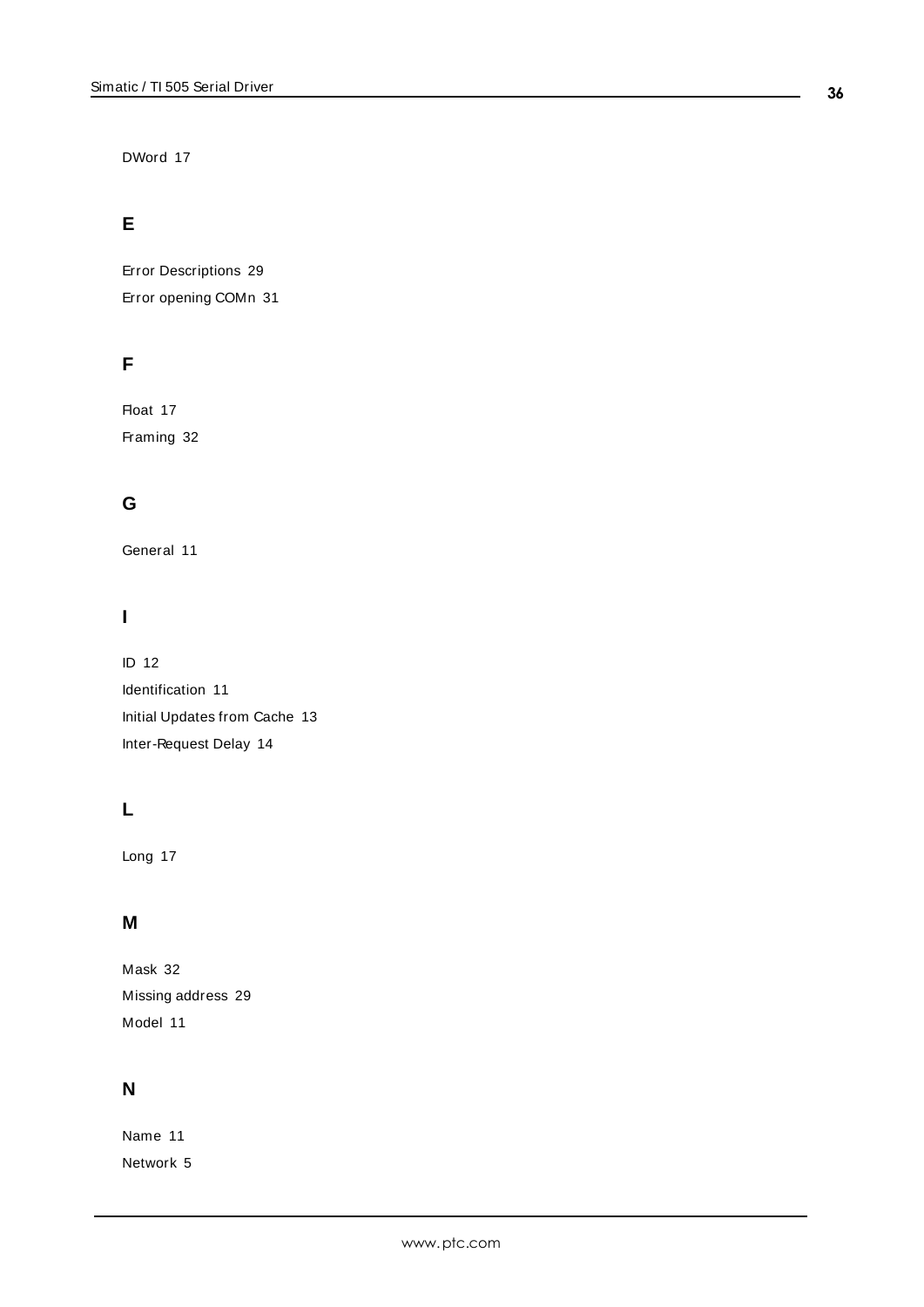NITPAddressing [18](#page-17-1)

## **O**

Operating Mode [12](#page-11-0) Overrun [32](#page-31-4) Overview [4](#page-3-1)

## **P**

Parity [32](#page-31-5)

## **R**

Redundancy [16](#page-15-0) Request Timeout [14](#page-13-5) Respect Tag-Specified Scan Rate [13](#page-12-5)

## **S**

Scan Mode [12](#page-11-4) Setup [5](#page-4-0) Short [17](#page-16-5) Simulated [12](#page-11-5) Status Words [20](#page-19-0)

## **T**

Timeouts to Demote [14](#page-13-6) Transparent Byte Addressing [19](#page-18-0)

## **U**

Unable to read block starting at <address> for device <device name>:Error code <code> [34](#page-33-1) Unable to set comm properties on COMn [32](#page-31-0) Unable to write tag '<address>' on device '<device name>' [33](#page-32-1) Unable to write tag <address> for device <device name>:Error code <code> [34](#page-33-0)